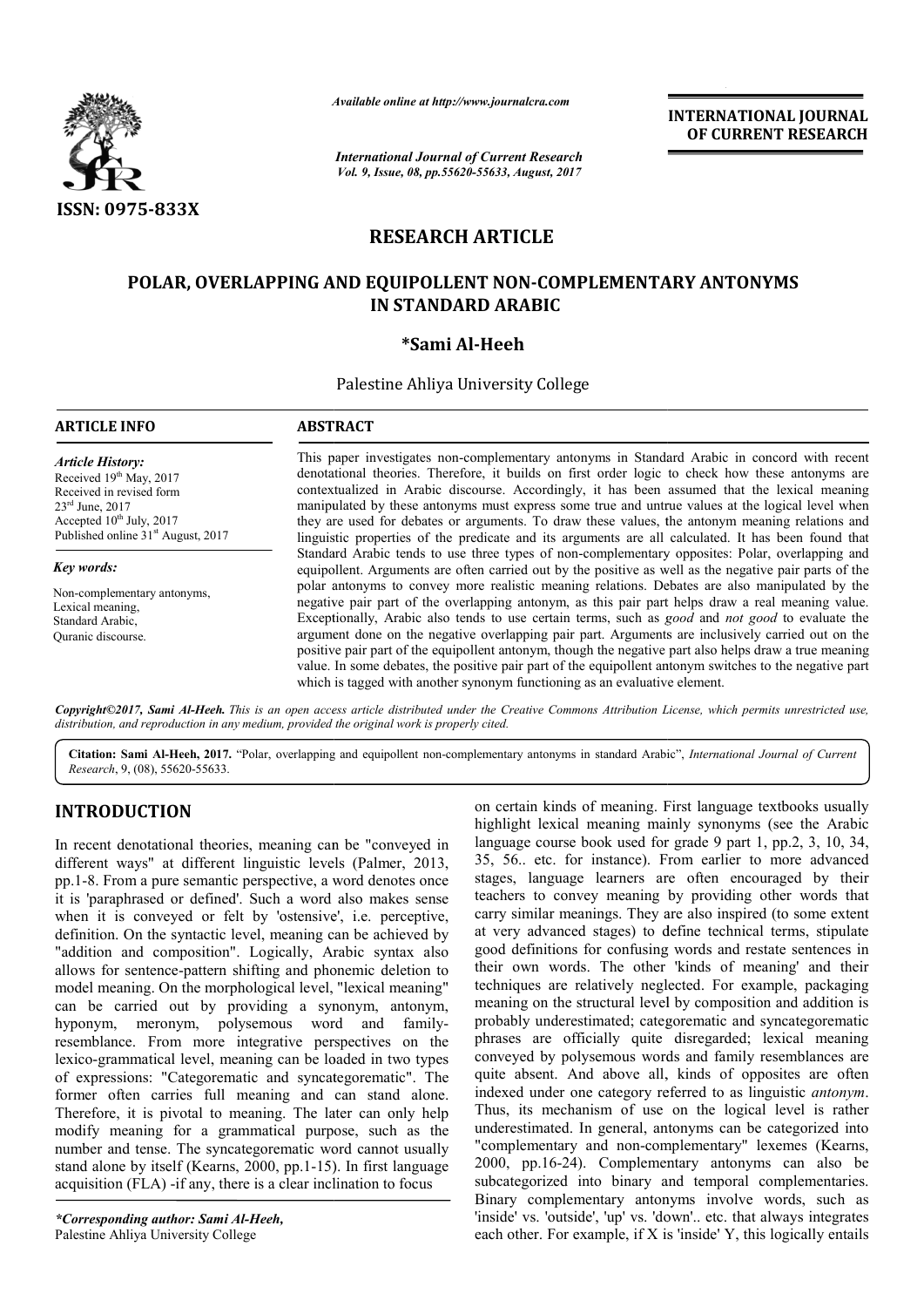that Y is 'outside' X. Similarly, temporal antonyms, such as 'alive' vs. 'dead' and 'day' vs. 'night' can be grossed as the binary ones as they always come together. However, their occurrence is conditioned by time passage. This means that if X is 'dead', then that X must be at once 'alive'. On the logical level, both antonyms constitute contradiction once used together, as in 'Could you please, leave that door open and not open'. That is to say, the door is still 'open' though it is 'closed' slightly. Non-complementary antonyms can also be categorized into polar, overlapping and equipollent. Polar opposites incorporate any words that have one neutral term. For example, words such as 'tall' vs. 'short' and 'light' and 'heavy' refer to *length* and *weight,* respectively. As the neutral term has its polarity, any comparative or argument with these antonyms sounds pseudo (i.e. not real) on both poles: the positive and negative (see A2 and B1 in Example 1 below).

- **Example 1:** A) Both X and Y are *tall*, but 1) X is taller than Y, and 2) Y is *shorter* than X.
	- B) Both X and Y are *short*, but 1) X is *taller* than Y, and 2) Y is shorter than X.

Differently, the non-complementary but overlapping antonyms such as 'polite' vs. 'rude' and 'kind' vs. 'mean' refer to some words that do not have one neutral term. Instead, these words can be evaluative in terms of *good* and *bad*. However, any use of these words (in a comparative for instance) logically sounds real only on the negative pole (see A2 and B2 in Example 2). Elsewhere, it is pseudo (see A1 and B1 in Example 2).

**Example 2**: A) Both X and Y are *polite*, but 1) X is more polite than Y, and 2) Y is ruder than X. B) Both X and Y are *rude*, but 1) X is more polite than Y, and 2) Y is *rudder than* (=less polite) X.

Finally, the non-complementary, equipollent antonyms, 'cold' vs. 'warm', for instance, do not point out to one neutral term that embraces both. Each of which, however, subsumes neutrality as well as reference by its own. In relevance, the use of these words in comparatives for instance, looks real on both poles of adjectives (see A1&2 and B1&2).

- **Example 3:** A) Both X and Y are *cold*, but 1) X is colder than  $(=$  not as warm as) Y.
	- 2) Y is warmer than  $(= not as cold as) X$ .
	- B) Both X and Y are *warm*, but 1) X is colder than  $(=$  not as warm as) Y.
	- 2) Y is warmer than  $(=$  not as cold as) X.

Ganne and L'Homme (2016, p. 30) studied a number of semantic relations that are often disregarded in terminological description. The researchers focused on the opposite relationships that involve but are not limited to antonymy. They analyzed French and English words categorized in an environmental database. For example, the terms include the French counterparts for 'polluting', 'green', 'afforestation' and 'deforestation'. Based on criteria and typologies provided by corpus linguistics, psycholinguistics and lexical semantics, the researchers revised the first categorization of the words. They found that their revision revealed that diversified accord can be realized between terms of both languages. They also found that those diversified relationships present the same complication as in general language. Finally, the researchers concluded that the nature of the concept in one specific field should be regarded.

Gjergo and Delija (2014, p 493) explored the linguistic nature of opposition. They notified that many cross-linguistic studies examined antonyms in both Albanian and English. These studies focused on certain linguistic issues related to what comprised antonyms in contrast to scaling, negation and inconsistency, for instance. The researchers attempted to illustrate the nature of antonyms in respect to negation and incompatibility. As different linguists considered the issue from different perspective, the researchers claimed the value of the study was grounded in the nature of the study as the literature used, melded some information from both English and Albanian popular authors in linguistics. Paradis and Willners (2011, p. 367) investigated antonymy from a semantic perspective. Based on a number of more recent studies using different observational methods, the researchers analyzed the essence of the category of antonymy and the rank of antonyms in terms of goodness of opposition. They aimed to reconstruct the previous research so that they could establish a theoretical framework that was adequate for antonymy as a manner of thought in making meaning and language use. They found that antonymy had a conceptual basis. However, a limited number of words seem to have specific lexical status as dimensional protagonists when they were compared to other lexicosemantic construal. The researchers also found that pairings constituted antonyms when they were used as binary opposites in which each pair is divided by a boundary. This configuration of antonyms is pivotal to meaning. In contrast to classification by configuration, the researchers found that classification by the contents of the structural meaning establishes a continuum extending from some pairings that are strongly related as core members to impromptu couplings for a specific purpose.

Maienborn, Von Heusinger and Portner (2011, p. 454) explored the definition as well as interpretation of the conventional paradigmatic sense. They investigated lexical meaning (e.g. antonymy, synonymy, hyponymy.. etc.) and syntagmatic relations such as the selectional restrictions. In the first section of their article, the researchers provided a critical and a descriptive overview of the meaning relations. In the second, they briefly reviewed the relation between the different theories of word meaning and sense, i.e. meaning relations. They found that up to the mid of the  $20<sup>th</sup>$  century structuralist approaches to lexical meaning contributed to their view of the lexicon as being grounded into the field of semantics. This commitment has led more recently to some work on decompositional or rather denotational approaches to word meaning. The latter work has been contrasted with atomic views of lexical meaning. It also aimed at apprehending the meaning relations by the use of postulates of meaning. Sun (2004, pp. 15-24) investigated the acquisition of opposites in English. In a cognitive study, the researcher analyzed how Chinese learners acquired a sequence of two pairs of contrasting terms in English as a foreign language. The researcher used a quantitative research method. He used the questionnaire as research tool and collected his data from different instructional levels. The researcher found that highfrequency, unmarked and easily recognizable terms from which the notions that express an earlier stage of an action are derived, incline to be easier to learn. These terms also enjoy a higher level of retention during the first phase of learning. Those terms which do not distribute the same properties, however, have a level of much lower retention during the same level of acquisition. Consequently, the study suggested that language teachers and learners needed to pay more attention to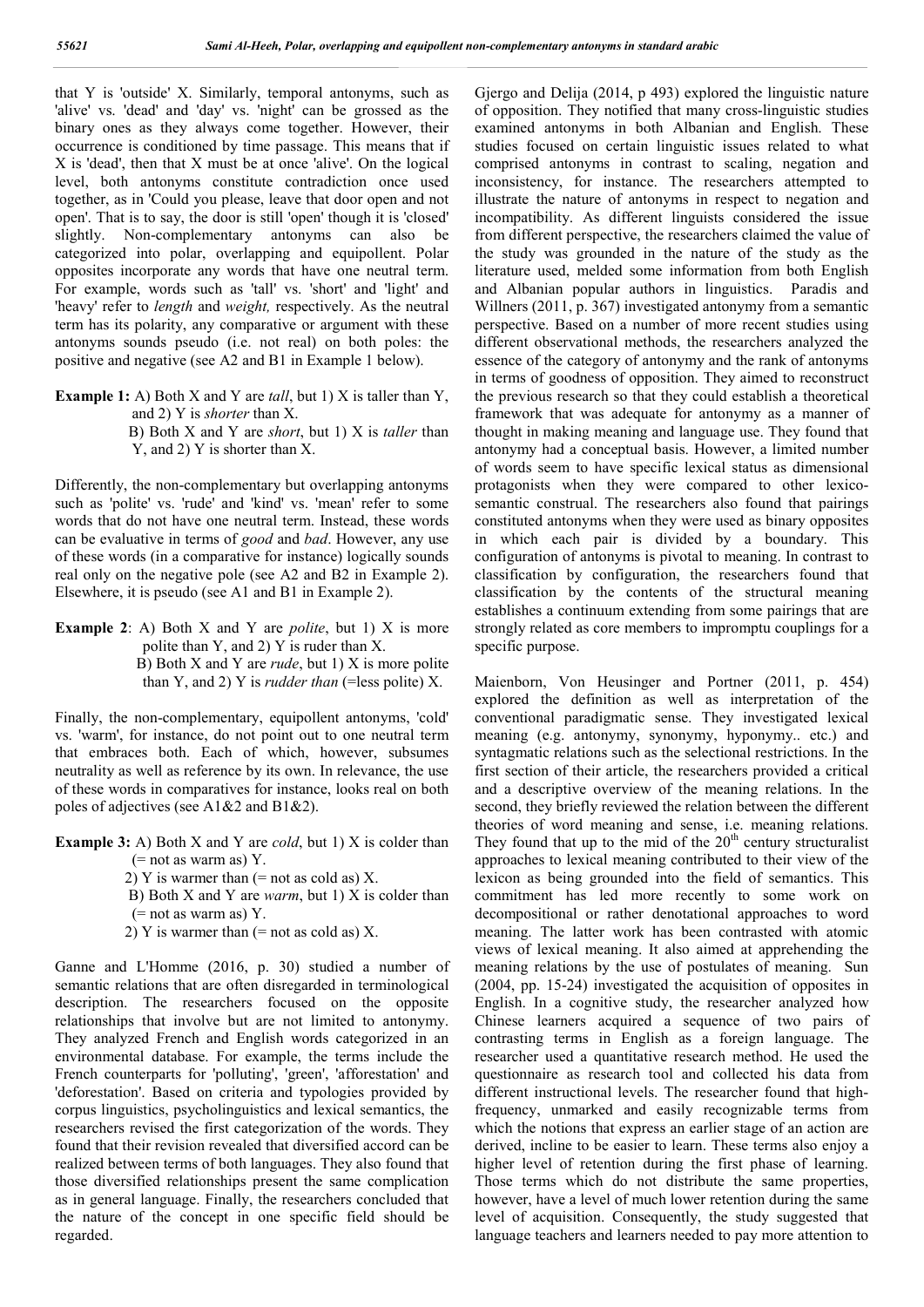the terms which are in an desired position in the vocabulary language sequence.

### **Research Objectives and questions**

Though prevalent, antonymy in Standard Arabic (SM) has recently received less interest by Arab linguists. Most of the studies conducted in the area of lexical meaning, however, attempt to report what Arab linguists contributed to semantics when they compiled the first dictionaries in Arabic language centuries ago. Those studies do not tend to be experimental, though they are beneficial for meeting the challenges as well as problems Arabic encounter because of modernity, globalization and emerging of the new technology. Based on more recent denotational theories of word meaning, this smallscale study explores the extent to SM manipulates noncomplementary adjective phrase (Adj-Ps) and noun phrases (NPs in argumentation. It addresses the following questions:

- What are the main types of non-complementary antonyms used in Arabic verbal arguments?
- What argumentative meaning relations are utilized when non-complementary antonyms are used?
- What argumentative meaning values are maintained or preferred in the arguments furthered by noncomplementary antonyms?

### **MATERIALS AND METHODS**

For its precision as well as concision, the paper quotes only from the holy Script of Islam, i.e. the Noble Quran (Available at: www.al-islam.org). Therefore, it benefits from "corpus linguistics" (also known as text linguistics) for data collection as well as "discourse analysis" (N. Schmitt, 2010, pp. 92-111; pp. 55-73). In other words, it concordances the Quranic discourse for key words in context (KWIK). This research incorporates the contextualized antonyms used simultaneously at the structural level. It includes certain words, such as [ha:rrun] vs. [ba:radun], [qari:bun] vs. [ba'i:dun], and [hubbun] vs. [kurhun] meaning 'hot' vs. 'cold', 'near' vs. 'far' and 'love' vs. 'hate', respectively. Theoretically, the paper draws on a linguistic theory of language. It builds on "first order logic" to purify meaning from a pragmatic perspective (Kearns, 2000, pp. 25-35). It also builds on "systemic functional language" (SFL) which is supposed to leak some knowledge about the grammatical functions as well as the syntactic features of the units of language under analysis (N. Schmitt, 2010, pp. 55-73). Therefore, the "meaning relation" that each pair of words under investigation helps build will be analytically checked. The "meaning values" of the antonyms in context will be also drawn (Kearns, 2000, pp. 35-41). If necessary, the "predicate", i.e. what is said about the subject, as well as its "arguments", will be notified (Hurford, 2007, pp.198-204). The study also uses critical discourse analysis (CDA) as a research method. It builds on Van Dijk's 1998 ideology theory which includes discourse as an indispensable component of an ideology. Van Dijk (1998) has identified a variety of discourse structures that can carry important functions of ideology at the syntactic, semantic and schematic levels. The study also meets Fairclough's 2013, 2010 model of analysis. Fairclough's 2013 three-dimensional analytical framework includes three types of analysis at the process of producing, consuming and construing, i.e. realizing, meaning (Mirzaei and Eslami, 2013, p106). The first analysis is descriptive; it aims at describing the meaning produced. The second is interpretive; it aims at consuming the meaning produced by the writer or speaker. The last analysis is explanatory as it aims at realizing the meaning produced and consumed.

On the syntactic level, the subject of the sentence for example, mirrors the ideological views that the author of the text wants to stress on both the syntactic, i.e. structural, level or at the process of producing meaning. Similarly, pronoun phrases (PNs) can, in particular, echo the group's ideological membership. For example, the adoption of 'us' vs. 'them' shows an in-group and out-group ideology, respectively. The use of 'us' suggests that the writer is aligning himself with one group whereas the use of 'them' clearly shows that the writer is distancing herself from that group. By the same token, the application of certain references exophorically (out of text), endophorically (in text), by addition or by possession may reflect a specific mode of intimacy, casualty or formality. Besides, the selection of certain proper names (PNs), whether FN or TLN, also tells about the relationship between the interlocutors. On the semantic level, ideological as well as religious discourse is supposed to be persuasive in nature. How social and historical situations and events are described negatively, positively and neutrally can represent certain ideologies. A group of one ideology usually admires the events that are in harmony with their own believes while they usually tend to put a heavy blame the events that contradict what they believe. Lexical option is a classic example. In media, the choice between 'freedom fighters' or 'terrorists' for instance, reveals a positive or a negative opinion for the journalists reporting news. In the Quranic discourse, the stylistic selection between 'iba:duNa' meaning 'Our, i.e. Alla's or Ar-Rahman's servants' and 'iba:dun la-Na' glossed as 'servants belong to Us' indicates, respectively a positive and a negative approach to those people. Van Dijk (1998) had found that variations in lexical choice and use are a major source of ideological expressions in the various discourses.

Like the syntactic structures that reside at the sentence level, there are also schematic structures that can be found at the discourse level. Text features and components, such as headings and subtitles for instance, often include certain words, images and figures that can strongly signal for the writers' opinions and interests. So, it is important to utilize these portions as their selection is not random. They are supposed to inform a lot about the context as well as the contents of the text. For example, the selection of 'Al-Isra:' roughly glossed as 'earlier travel' as heading for a full Quranic chapter is intended to contrive religious tourism through which affiliations of holy places, old and new emerging doctrines are people of same sources are linked together.

### **DISCUSSION**

#### **Non-complementary antonyms in SA**

The data collected from the Noble Quran reveal that SA applies two categories of antonyms: Complementary and noncomplementary. It is important to note here that the use of both categories is frequent. As the scope of the study is limited to the second type, it is clear that the holy Script of Islam logically yield three subcategories of non-complementary antonyms mainly polar, overlapping and equipollent. These subcategories are exemplified, interpreted, discussed and explained in the following subsections.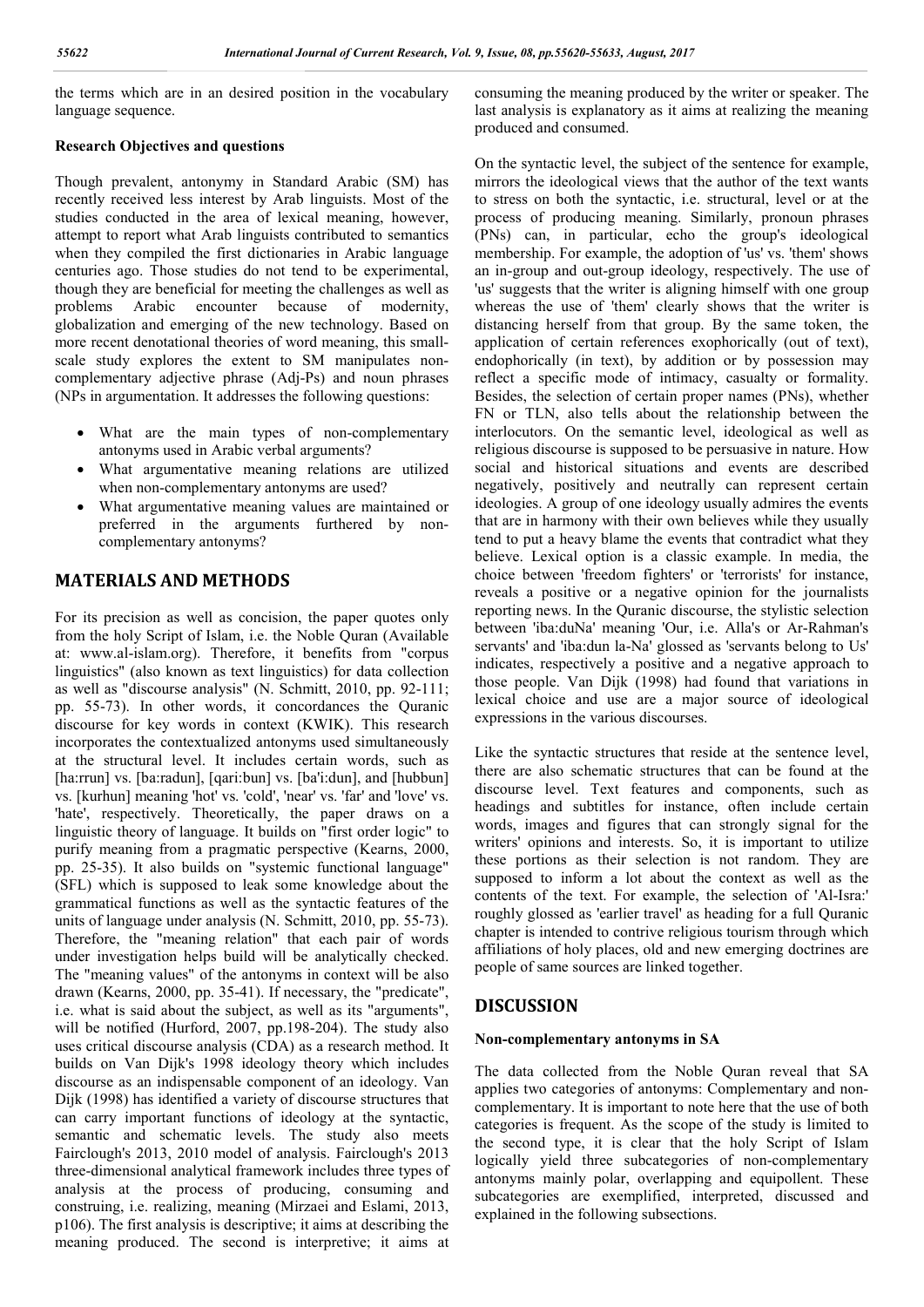#### **Polar antonyms**

In linguistics, polar opposition refers to "the relation between a pair of antonyms that denote relatively higher and lower degrees of a quality in respect to an explicit or implicit norm rather than absolute values". For example, the relation between 'tall' and 'short' or 'light' and 'dark' is *gradable* whereas the same relation between 'true' and 'false' is *evaluative.* Gradable antonyms subsume having a "positive or negative character" (www.dictionary.com). Positivity reflects a high degree of that character; however, negativity shows a less degree. As each pair of gradable antonyms mirrors either a positive or negative character, it must have one neural term. Neutrality shows 'the state of being neutral, especially in a dispute, contest.. etc. For instance, both gradable antonyms 'heavy' and 'light' refer to *weight* which indicates for the amount or quantity of heaviness or mass. To say the amount of one thing is 'heavy' or 'light' is simply to say that thing weighs. In this sense, the term *weight*  is neutral, but has two poles extending from very negative to a very positive amount of heaviness. Thus, using such antonyms will build pseudo, i.e. not real, meaning relations between the pair parts (see Figure 1)

Quote1A: [fa-'in tawallaw fa-qul a:thantukum 'ala: swa:'in wa- 'in adri: 'a-qari:bun 'am ba'i::dun ma: twa'adu:na] Al-Anbiya' 21:110

(But if they turn back, say, 'I have warned you all alike and I know not whether that which you are promised is near or distant.) In quote 1A, the semantic value the gradable antonyms help draw is illustrated in table 1. In L1, both the proposition (p), i.e. near, and the consequence (q), i.e. distant, sound only true. Here, the structural argument, carried out by both antonyms (and on both poles), looks real. Elsewhere, it is pseudo. On the logical level, L2 entails tautology, i.e. repetition. That is to say, analysis of (p) and (q) sustains the same value of 'near' and 'not distant'. No contradiction is spotted here. Similarly, L3 is only realized for 'not near' and 'distant'. In L4, the value makes no sense at all as it contradicts the general principle of first order logic. This analysis shows that non-complementary, polar antonyms are *predictable* in Standard Arabic. Once an antonym is used, the other must be present. In quote 1B, the presence of [saghiratan] meaning (small) has already triggered the use of [kabi:ratan] meaning (great) or (big).

#### Figure (1)

Both A and B are heavy, but 1) A is heavier than B. Both are light, but 1) A is heavier than B.

2) B is lighter than A.

2) B is lighter than A.

**Polar Antonyms** 

#### **Table 1. Truth values in Quote 1A**

| Proposition and consequence, <i>'near'</i> and <i>'distant'</i> : |   | p & a | Notes:                  |
|-------------------------------------------------------------------|---|-------|-------------------------|
| L1: That which you are promised is either near or distant.        |   |       | P & q makes sense       |
| L2: That which you are promised is near but not distant.          | ь |       | Only $p$ is true.       |
| L3: That which you are promised is not near but distant.          |   |       | Only q is true.         |
| L4: That which you are promised is neither near nor distant.      |   |       | $P$ & q makes no sense. |

**Table 2. Truth values in Quote 1B**

| Proposition and consequence of <i>'small'</i> and <i>'great'</i> : |   | p & d | Notes:               |
|--------------------------------------------------------------------|---|-------|----------------------|
| L1: The Book records every small and big thing.                    |   |       | P& q makes sense     |
| L2: The Book records small but not big things.                     | Е |       | Only $p$ is true.    |
| L3: The Book records not small, but big things.                    |   |       | Only $q$ is true.    |
| L4: The Book records not small and big things.                     |   |       | P& q makes no sense. |

In Arabic, the antonyms [qar:bun] and [ba'i:dun] glossed respectively as (near) and (far) in modern English, have one neutral term. Both show *distance.* The former shows less amount of distance; the later expresses more amounts. The question may arise here is related to how a native speaker of Arabic tends to use gradable antonyms on both poles, why he does so, and what techniques Arabic uses to further them in argumentative communication. To address these questions, quote 1 exemplifies for a pair of non-complementary, polar antonyms. In the quote, both antonyms [qari:bun] meaning (near) and [ba'i:dun] meaning (distant) are implemented in an "indirect question" (Baker, 2004, pp. 73-112). As the indirect question (IQ) is furthered by ['a] glossed as (if) or (whether) in English, it sounds that clause does not entail any missing noun phrases. The antonyms themselves are introduced in a conjunct that entails both options of time distance. As the main matrix confirms no answer no answer for the time distance, any exclusive argument on one pole other than the other sounds not real.

It is important to note that both words constitute an adjectivial phrase (Adj-P) on the structural level. On the grammatical level, these Adj-P's function as object for the VP [la: yughadiru] meaning (it [the Book] leaves out nothing). Though behave as NPs, these antonyms are used to describe as well as replace the unstated, neutral term [miqda:ran] or [kamiyyatan] glossed as a (trait, thing or quantity) in modern English. Quote 1B [..wa-yaqulu:na ya: waylatana: mali hatha: al-kita:bi la: yughadiru saghi:ratan wa-la: kabi:ratan illa: ahsaha:..] Al-Kahf 18:50

(..and they will say, 'O woe to us! What kind of a Book is this! It leaves out nothing small great but has recorded it..)

In quote 1B, the Quranic argument is first furthered by [saghi:ratan] on the negative pole. This verbal debate sustains that 'That Book records any *small* amount, but it excludes recording *big* traits. Including the positive pole, i.e. big, makes the debate look real. As in quote 1A, the semantic value is only true at L1. Elsewhere, it is not real. This interpretation explains why both antonyms are used intentionally and automatically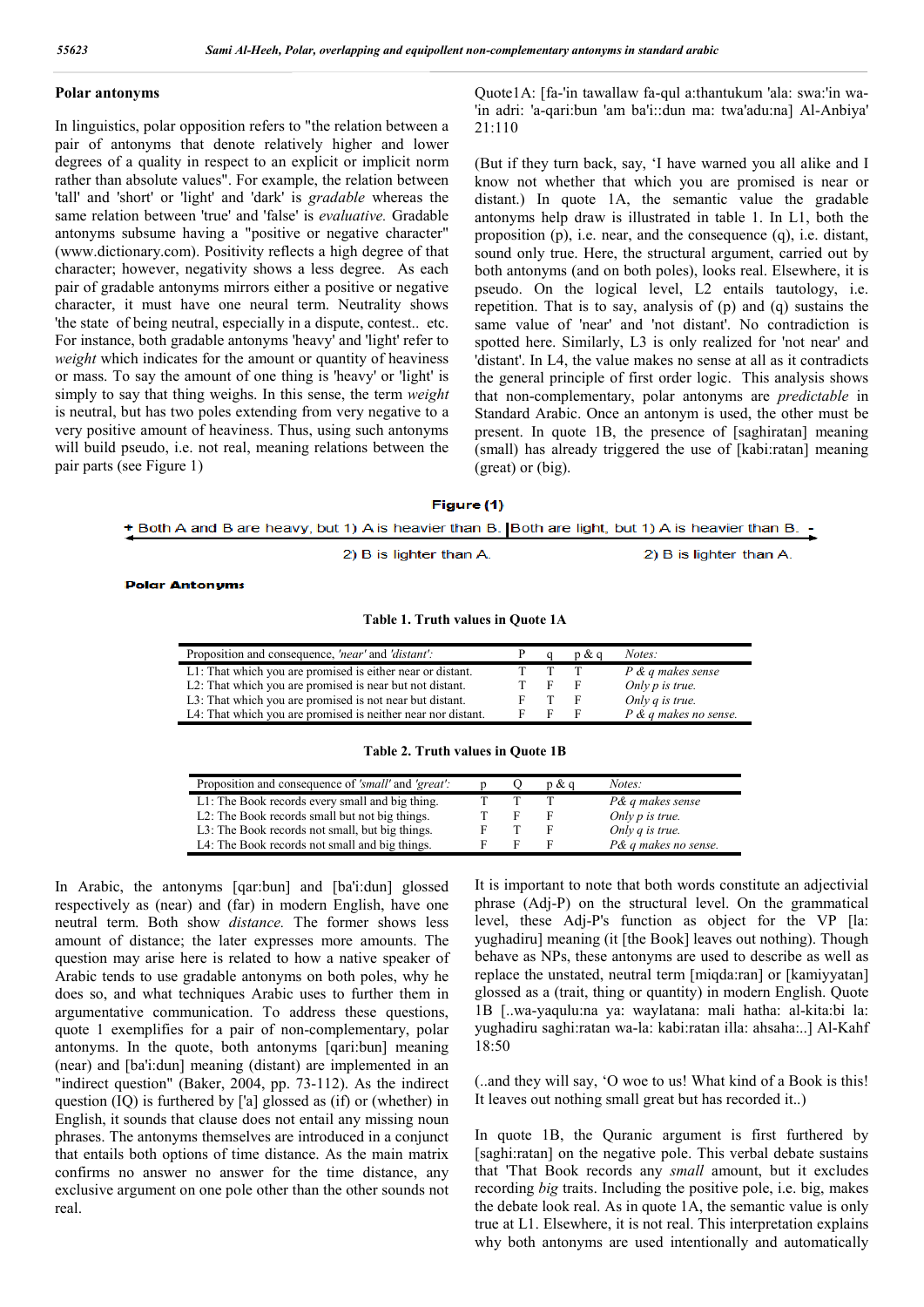(see Table 2). More importantly, the neutral term that both antonyms recover, tends to be a "logical quantifier" (Kearns, 2000, pp.41-51). These adjectives, regardless of the amount, restore a universal quantifier that attributes to anything or trait that does not necessarily exist at the time of speaking. Drawing a semantic value for the neutral term and its replicable terms should be, therefore, treated differently. Any logical interpretation read: For every value of X (whether x is small or big) that Book does not leave out that X (see Formula 1).

Formula 1:  $\forall X$  if BE SAMALL (x)  $\vee$  BE BIG (x)  $\rightarrow \sim$ LEAVE OUT (Book, x)

Notably, the Noble Quran benefits from the placement of the polarity to further the argument logically. In quote 1C, the negative pole [qali:lan] meaning (few) or (not many) is placed before the positive pole [kathi:ran] meaning (many). This manipulation aims at converting the negative effect of number (of enemies in fight) into a positive one at the subconscious level. In the quote, both antonyms function as an object for one predicate [yuri:kahmu] meaning (He showed you them in your dream as few). However, the quote presents two states of mind. The former is real as it takes place though in subconsciousness. The later, expressed by the past tense as well as [wa-law] glossed as (and only if) in modern English, is conditional and unlikely (see Quote 1C).

Quote 1C: [ith yuri:kahmu Allahu fim mana:mika qali:lan walaw arakahmu kathi:ran llafashiltum..] Al-Anfal 8:44

(When Allah showed them to thee in thy dream as few; and if He had shown them to thee as many, you would have surely faltered..]

On the discourse level, meaning is usually "produced, consumed" and construed (Mirzaei and Eslami, 2013, p.106). In the process of producing meaning, a "reference" should be assigned. This helps explain the use of references in the Quranic debate. In consuming meaning, the "illocutionary force" of what is said should be interpreted (N. Schmitt, 2010, pp. 74-91). The illocutionary force aims at explaining why something is said so. As the context of the quote is military, it sounds that the number is crucial in winning a dispute. This helps explain why both antonyms are used separately. Finally, construing, i.e. streaming meaning highlights the implementation of different linguistic techniques and features that do not constrain the follow itself. This helps explain why the long structure identified in the quote is used here and possibly in other themes.

Quote 1C also presents a factual, non-factual and desired debatable argument. It displays the de facto "Allah shows you them a few enemies" and suggests a contradiction in which "Allah showed you them as many" so as to introduce the undesirable consequence. This syllogism, i.e. logical formula, maintains a discursive practice in war discourse. A syllogism conceives an if-but-then way of thinking. However, the Quranic verse tricks the formula into a but-iff-then pattern. The but-track is furthered by [ith] roughly glossed as (indeed when). This manipulation has allowed to realize as well as to introduce the *many* as *few*. In relevance, the if-conditional track which is supposed to reflect a real consequence is converted to show a pseudo, unlikely one. It is often said that war is trick (see Table 3). In table 3, the components of the long structures in both Quranic parts of the verse reflect themselves as a chiasmus, i.e. mirror image on the structural level. Each part of the (in-dream) image employs the negative

**Table 3. Truth values in Quote 1C**

| Column 1                                                     |  |       |                      |
|--------------------------------------------------------------|--|-------|----------------------|
| But Allah showed you them in your dream as few: If, then     |  | p & a | $p \& q \text{ as:}$ |
| L1: If He showed you them as many, then you could falter     |  |       | $=$ many             |
| L2: If He showed you them as many, then you could not falter |  |       | $=$ many             |
| L3: If He didn't show you them as many, you could falter     |  |       | $=$ few              |
| L4: If He didn't show you them as many, you couldn't falter  |  |       | $=$ few              |

In both parts of quote 1C (whether real or conditional), the predicate, i.e. what is said about the subject, and most of its arguments, constitute a long structure. In "lexical morphology", such as that of the Inuit's, a long structure is identified as a construct where the various components are integrated as a whole on both the graphemic and structural level (Katamba, 2006, pp.65-85). The predicate of this big structure is a four-place argument (see Figure 2). It is important to notify here that the VP [ra'a:] meaning (he saw) is a tri-transitive verb that exclusively requires three words to function as object once the vision is real. Among the words functioning as object are the infixed second pronoun [-ka-] meaning (you) and referring to (Muhammad), the prefixed, third pronoun [-humu] meaning (them) and the quantifier NPs (qali:lan and Kathi:ran) meaning (few and many), respectively. As implicated above, only the pronouns are integrated in the long structure. The quantifiers are left non-integrative elements at the discourse level.

Figure (2) SHOW (Allah, you, them, few)  $\vee$  if SHOWED (Allah, you, them, many)  $\rightarrow$  ...

as well as the positive pole of the number under argument. The semantic value that the positive (imaginary) pole helps build with positive (real) one is only true at L1 and L4 in which the same meaning value is conveyed (see L1 and L4 in Column 4). Elsewhere, it is not true (see L2 and L3 in Column 4). As the values are equal, the condition tends to be temporal (see Column 4). That is to say, the imaginary condition is unlikely as another real one has already taken place. The semantic relations that the antonym positive polarity helps build with the negative one, is also inclusively equal at the logical level (see Column 5).

#### **Overlapping antonyms**

In some cases, things overlap. One thing lies "over the edge of" another to "cover part of the edge" of the other. For example, to say "The petals of the flower overlap" is to mean that they cover part of the edge of other parts. One activity may also overlap with another as both "happen at the same time". "Football season overlaps with baseball season" if both take place in September, for instance (www.merriam.com). Overlapping takes place as one thing may have parts that are similar to parts of something else. If some of your duties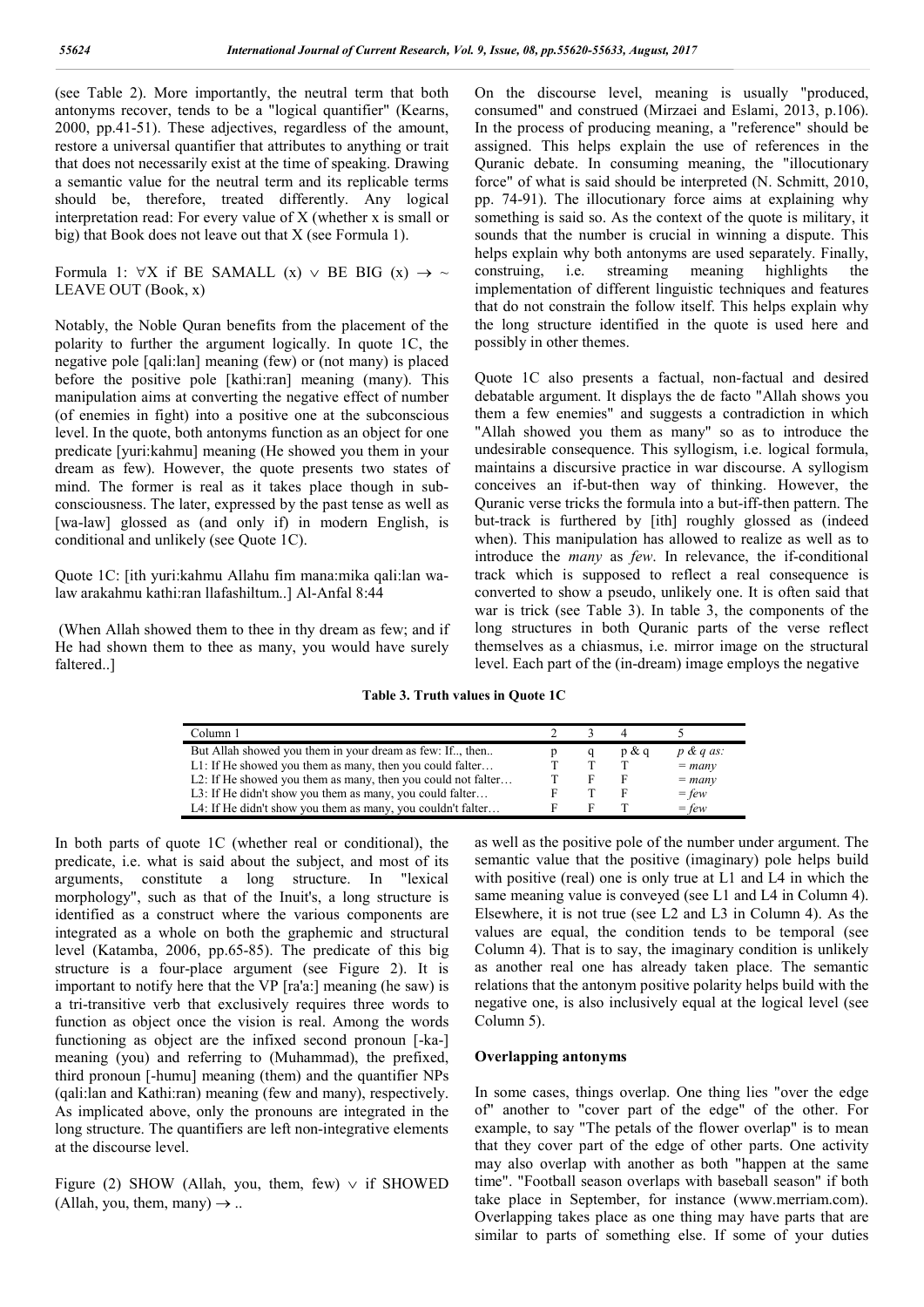overlap with your colleagues', then you will have similar duty parts. Similarly, antonyms may overlap when they express meanings. They do so when they do not have one neutral term to present the potential meanings on a gradable scale of polarity. Lack of neutrality as well as scalability suggests that words should be manipulated differently. Certain words, such as 'peace' and 'war' for instance cannot be discussed in terms of 'true' and 'false'. They can only be judged in terms of *good* and *bad*. However, these evaluative terms are neither necessarily nor always true in reality. As 'peace' is good for both parties, so will 'war' be a bad choice for them. Sometimes, peace is not a good choice for one nation as it overlaps with total 'submission'. In some cases, war is a final choice though not good to avoid 'capitulation'. In brief, words may overlap when the boundaries of their meaning are evaluated on the logical level. In particular, overlapping antonyms are best evaluated in terms of *good* and *poor* quality. Each pair can also be subcategorized according to a scale of positivity and negativity. For example, the Arabic opposites [kari:mun] and [bakhi:lun] meaning (kind) and (mean) always connate the positive as well as the negative impact of either a good or bad behavior, respectively. When contextualized for a comparative purpose for example, they overlap. That is to say, the comparative carried by the negative pair part, i.e. mean, always comes true on the logical level. However, the same comparative done on the positive pair part, i.e. kind, always looks untrue (see Example 3).

Example 3: A) Both X and Y are *kind*, but 1) X is kinder than Y.

2) Y is meaner than X.

 B) Both X and Y are *mean*, but 1) X is kinder than Y.

2) Y is *meaner* than X.

pair. It is important to note here that a native speaker of English will leave the negative part unmarked (see 4 in Figure 3). This helps explain why a certain morpheme, such as 'unkind' exists whereas \*'unmean' does not; however, a native speaker of Standard Arabic may mark both pairs. Quote 2A argues only for [al-qita:lu] meaning *fighting* which is freshly ordained for Muslims. It may, however, constitutes with the atrophic [as-salam] or more vivid [as-sala:m] both meaning *peace* an antonym pair. The Quranic verse also continues to fix [kurhun] meaning (abominable) as an expected reaction for the debate of ordaining fight for Muslims. This negative pair part may associate with [hubbun] meaning (amiable) as a positive antonym pair part. Then the quote satisfies the debate by using [takrahu:] and [tuhibu:] meaning (you dislike) and (like), respectively.

Quote 2A [kutiba 'alaykumu al-qita:lu wa-hwa kurhun llakum wa-'asa: 'an takrahu: shay'an wa-hwa khirun llakum wa-'sa: 'an tuhibu: shay'an wa-hwa sharrun llakum.. ] Al-Baqarah 2:217

(Fighting is ordained for you, though it is repugnant to you; but it may be that you dislike a thing while it is good for you, and it may be that you like a thing while it is bad for you..) In quote 2A, the negative pair part is introduced as a topic for the discussion. Grammatically, it functions as an agent for the passive VP [kutiba] meaning (was ordained). Then, another negative pair part is added in a nominal, commentary sentence. This sentence highlights [kuruhun] as a predicate for what is said about the agent (see Figure 4). Notably, both the topic under argumentation as well as the predicate approves a negative presentation of the antonyms on the logical level. It has been argued in this section that any comparative held on the negative pair part always comes true. Elsewhere, it looks unreal.

#### **Figure (3)**

### + 1) X is more kind than Y, but 2) Y is less | kind than X.

 $\pm$  3) X is less mean than  $\frac{y}{x}$  and 4) Y is meaner than X.

**Overlapping antonyms in Standard Arabic** 

| Table 4. Truth values in Quote 2A |  |  |  |  |  |
|-----------------------------------|--|--|--|--|--|
|-----------------------------------|--|--|--|--|--|

| Column 1                                                              |  |          |                         |
|-----------------------------------------------------------------------|--|----------|-------------------------|
| The Quranic negative pair parts of the overlapping antonym [kurhun]   |  | $p \& c$ | $P \& q \text{ fixes:}$ |
| L1: Fighting is ordained for you, and it is abominable to you.        |  |          | Fight is abominable.    |
| L2: Fighting is ordained for you, but it is not abominable to you.    |  |          | Fight is amiable.       |
| L3: Fighting is not ordained for you, but it is abominable to you.    |  |          | Peace is abominable.    |
| L4: Fighting is not ordained for you and it is not abominable to you. |  |          | Peace is amiable.       |

Example 3 shows that the pair of the antonyms exemplified overlap when two items are compared. In the positive part of the antonym pair, i.e. kind, the comparative sounds pseudo. Though both X and Y are *polite*, only Y shifts to the negative value (see 1 and 2 in Figure 1). This is natural as the value occurs at the beginning of the logical continuum, so there is no *plus* value for the X item, but there might be a *minus* one for the Y item. Therefore, the comparative, though grammatical, entails a fake value. Dissimilarly, the comparative carried out by the negative part sounds real (see 3 and 4 in Figure 3). When both X and Y are *mean,* there might be some space for both items to fit into the continuum which gives more space to the negative pair to fit. Thus, the comparative only has a real value if it is carried out by the negative part of the antonym

Figure (4) KUTIBA ('alayku-um, alqi:talu) & KURHUN (hwa, lla-kum)

#### BE ORDAINED (prep-p, fight) & BE ABOMINABLE (it, prep-p)

As quote 2A exemplifies for an argument, it is knowledgeable to check the meaning values for the negative pairs used at the beginning of the quote. In table 4, only two values look true. They are presented in L1 and L4. Indeed, the value calculated in L4 reflects itself in L1. That is to say, *peace* is good whereas *fight* is not. This also helps explain why the Noble Quran in another episode encourages Muslims to choose 'peace' if enemies also take it as an option. The value in L2 makes no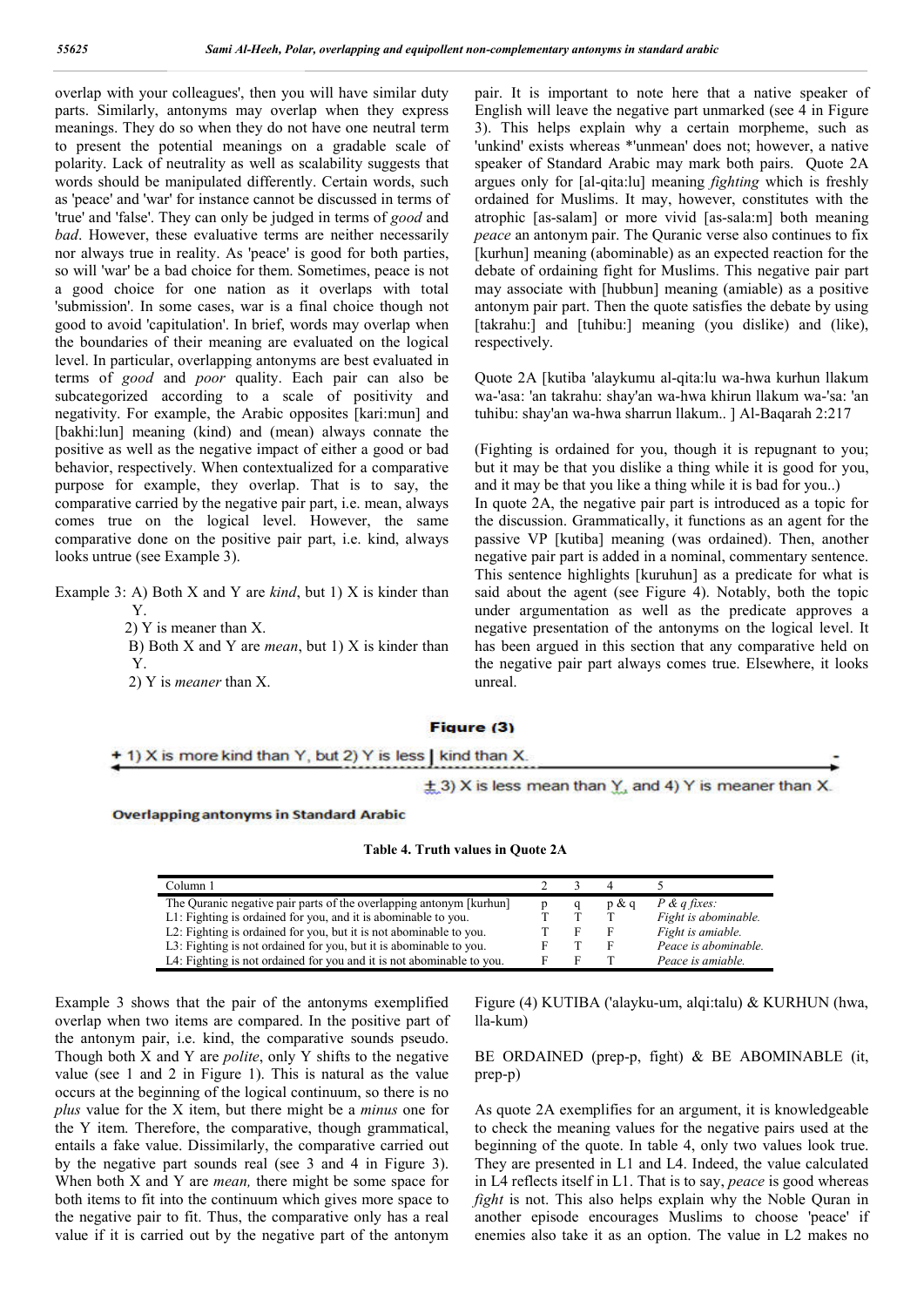sense as it presents 'fight' as a lovable act. Similarly, L3 mocks 'peace' as awful as war. In brief, the pair part 'fight' overlaps with 'peace', though it only sustains a true value with a negative pair part of an antonyms that maintains the connotation of negative 'hatred'.

Quote 2A also continues to comment on the debate raised for suasion. Additionally, it displays [takrahu:] meaning (you dislike) and [tuhibu:] meaning (you like). Both opposite VPs do not form a "symmetrical meaning relation" in which if X likes or dislikes Y, then Y likes or dislikes X (Hurford, 2007, pp.187-197). Instead, they help build a mutual / immutual relationship. That is to say, if X likes Y, for instance, then Y either mutually likes X or immutually dislikes X (see Formula 2). The relationship the VPs attempt to build is kept for the NP [shay'an] meaning (something). It is important to note here that this NP is an "existential" item (Kearns, 2000, pp.41-51). It, therefore, refers one thing that exists for the debate. In the quote, the existential NP is used twice to serve as a predicate and to reflect -or rather to comment on, what is said first about the *thing* which one might *dislike* and then about the thing one might *like*. The thing that people might dislike is likely to be *good*; the same thing that people might like is likely to be *bad* (see Formula 3 for the same interpretation).

Formula 2:  $XPY \rightarrow [PYZ \vee \sim YPZ]$ 

Formula 3:  $\Diamond \exists (x) \& \text{DISLIKE (you, x)} \lor \text{BE GOOD (x, to)}$ you) &  $\Diamond \exists (x)$  & LIKE (you, x)  $\lor$  BE BAD (x, for you)

Formula 3 can be interpreted as: Possibly, there exists at least one thing that you dislike, but that thing is likely to be good for you, and possibly there exists at least one thing that you might like, but that thing is likely to be not good for you. The presence of the evaluative terms, such as *good* and *bad*, suggests that the use of overlapping antonyms sounds stylistically predictable in the Noble Quran. Checking the Quranic discourse also shows that [bashshi:run] meaning (give good news or tidings to) is used frequently to argue with these overlapping antonyms.

as-sabiri:na \* al-lathi:na itha: asa:batum musi:batun qa:lu: inna: le-Ahhi wa-inna: 'ilayhi ra:ji'u:na] Al-baqarah 2:156-157

(And We will try you with something of fear and hunger, and loss of wealth and lives, and fruits; but give glad tidings to the patient, Who, when a misfortune overtakes them, say, 'Surely, to Allah we belong and to Him shall we return.')

Figure (5) BALAWA-BI (Na, -kum, Sahy'in] TEST-WITH (We, you, something)

Quote 2B continues to list what is being tested as follows: some fear, hunger, and loss of wealth, lives and fruits. The components of the category look negative. Logically, fear connotes the negative feelings of insecure or the positive feeling of secure. Similarly, hunger connotes the negative feeling of lack of food as well as the positive feeling of food sufficiency. In turn, feeling insecure denotes, i.e. means, loss of lives. And feeling hungry may also result from loss of wealth and fruits. This interpretation suggests that last category should attempt to explain (by exemplification, carried out by 'and' so as not constrain stream of ideas) how the negative feeling of *fear* and *hunger* should be manipulated by a *good* Muslim as misfortunes. In this section, it has been argued that the argumentation carried out by the overlapping antonyms should take place at the negative continuum; otherwise, the debate looks unreal on the logical level. Calculating the meaning values for both antonyms reveals that the quote is a conjunct. A conjunct only sustains a true meaning value at L1. Elsewhere, the values manifest themselves as untrue values (see Column 4 in Table 5). L2 and L2 exclude certain values and implicates for the positive pair parts, i.e. satisfaction and security (see Column 5 for L2 and L3 in Table 5). L4 makes no sense as it exclusively confirms untrue values that draw on the positive side of the antonyms (see Column 5 for L4 in Table 5). Briefly, the meaning values are unlikely if the debate would be done on the positive side of the antonyms employed. These antonyms would also overlap if they were not illustrated by other direct examples.

**Table 5. Truth values in Quote 2B**

| Column 1                                                             |  |         |                                                    |
|----------------------------------------------------------------------|--|---------|----------------------------------------------------|
| The negative pair parts of the overlapping antonyms: Fear and hunger |  | $P$ & q | $P$ & <i>a</i> fixes:                              |
| L1: We will try on you fear, and hunger.                             |  |         | Both fear and hunger.                              |
| L2: We will try on you fear but not hunger.                          |  |         | Only fear.                                         |
| L3: We will not try on you fear, but hunger.                         |  |         | Only hunger                                        |
| L4: We will not try on you fear, and hunger.                         |  |         | Nothing, but implicates security and satisfaction. |

Quote 2B also exemplifies for a long structure in which certain elements are construed. The VP [wa-la-Na-bluwan-Na-kum] meaning (and we will certainly test you with) has first prefixed with [wa-] meaning (and) to coordinate a previous theme related to *death*, [la] roughly glossed as (certainly) in modern English and the present tense marker as well as the bound morpheme [-Na-] meaning (We), referring to Allah. Then the VP has fixed [-k-] showing the speech and the plural bound morpheme [-um] meaning (you). In this long structure, the VP is a headword that functions as a predicate and argues namely for (We), (you) and (something). The argument [shay'in] meaning (thing) is followed by [mina] meaning (with). This Semitic preposition can be glossed as (some) in English as it tends to show quantity (see Figure 5). Quote 2B: [wa-la-Nabluwannakum bi-shayin mina al-khawifi wa-alju:'I wanaqsin fi: al-amwa:li wa-alnfusi wa-ath-thamara:ti wa-bashshir

Overlapping antonyms should be evaluated in terms of *good* and *not good*. As quote 2B argues on the negative side and urges for patience, it also fixes some good tidings or news for those who would suffer the misfortunes being experienced. It uses [bashshir] meaning (Give good news to). Socially, this VP denotes telling and carrying some news. However, it only connotes the positive felling of telling or carrying good news. That is to say, it is not used if the news is not good. If so, then the potential misfortunes manipulated by the overlapping antonyms, sound real and good, though it is not. Quote 2C legislates for male couples who accuse their wives of adultery and who do not have witnesses except themselves. The Noble Quran mandates (to avoid punishment) a four-time witness be said that the husband is telling the truth. This vow is done by repeating "I swear by Allah that I'm telling the truth" four times. As those oaths are carried out on the positive part of the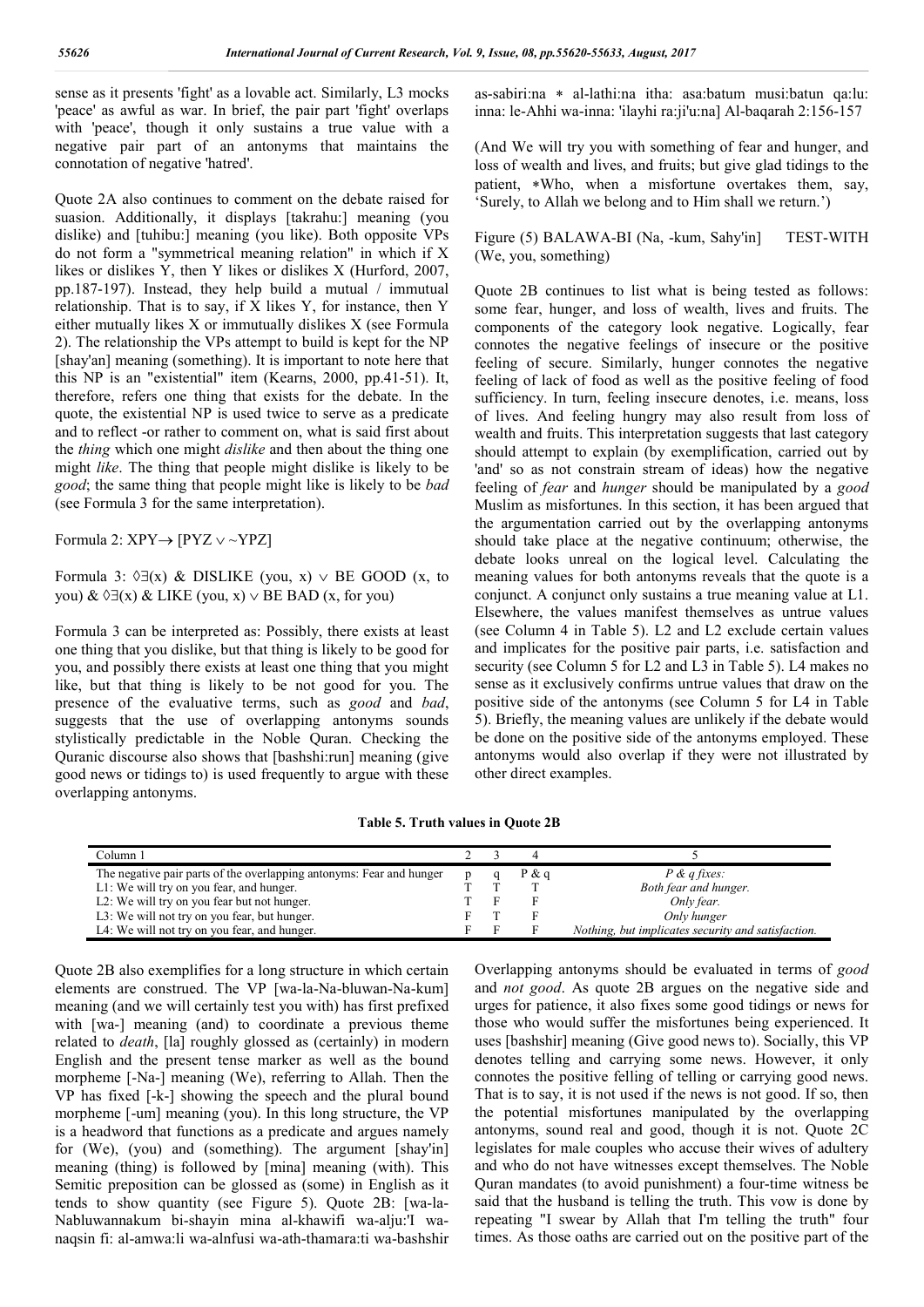overlapping antonym, i.e. *telling the truth*, they sound insufficient or rather unreal on the logical level. Surprisingly, the holy Script of Islam accelerates another oath for the fifth time. This time the oath mandates the male husband say that 'Allah's curse be upon him if he be of the liars'. It is important to note here that the final oath is carried on the negative side of the antonym pair part of *telling lies*. This use suggests that the fifth time must look real on the logical level. Quote 2C [waallathi:na yarmu:na azzwajahum wa-lam yakun llahum shuhada:'a illa: 'anfusa-hum fa-shaha:datu 'ahadihim 'arbu'u shaha:dati(m) bi-Allahi innahu la-mina as-sadiqi:na \* waalkha:misatu 'anna la'nata Allahi 'alayhi 'in ka:na mina alka:thibi:na] An-Nur 24:7-8

(And as for those who calumniate their wives, and have not witnesses except themselves — the evidence of any one of such people shall suffice if he bears witness four times in the name of Allah saying that he is surely of those who speak the truth.\* And his fifth oath shall be to say that Allah's curse be upon him if he be of the liars.)

Checking the components of the fifth oath reveals two negative antonym pair parts, namely [la'nata] meaning (curse) and [ka:thibi:na] meaning (liars). However, drawing the semantic values for both suggests that the former is realized in -if not conditioned by, the latter. In table 6, L1 as well as L4 look true. To confirm that someone is not cursed and not a liar is simply to agree that he is telling the truth (see Column 4 L4 in Table 6). To confirm that he is cursed and a lair is to agree that he is simply not telling the truth (see Column 4 L1 in Table 6). In natural language, people may express their feelings in response to a similar case by saying 'Damn, a liar!' The values in L2 and L3 are exclusively conditioned by one value (for these values, see Column 4 in Table 6).

divorce and death, marks a certain circle of human life in which one moves from one circle to accommodate another. Quote 2D [wa yadra'u 'anha: al-'atha:ba 'an tashhada 'arb'a shaha:dati(m) bi-Allahi innahu la-mina al-ka:thibi:na \* waalkha:misata 'anna ghadaba Allahi 'alayha: 'in ka:na mina assadiqi:na] An-Nur 24:9-10

(But it shall avert the punishment from her if she bears witness four times in the name of Allah saying that he is of the liars. And her fifth oath shall be to say that the wrath of Allah be upon her if he speaks the truth.)

In quote 2D, table 7 calculates the truth value for the extraordinary, fifth oath. This Quranic textual presentation maintains only truth value for the oath carried by the wife (see Column 4 L1). Overtly and directly, this meaning value explicates that the husband 'speaks the truth'. Covertly and indirectly, it also implicates that the wife is guilty of what is being accused of. In response to such a truth in real life, people usually tend to show anger as well as use some offensive words relate concubine. All the values in the other lines entail either a contradiction or nothing (see L2-L4 in Column 5). As implicated earlier, the Noble Quran discusses the traits associated with women's chastity and sexuality carefully and technically. It stylistically tends to use certain terms, such as [taghasha:ha] roughly glossed in modern English as (he turn over her) and [ar-rafathu] glossed as (intercourse), that do not stimulate sexual desires. In relevance, recent studies on "women language" have already revealed that women use language differently (Holmes, 2013, pp.258-283). Unlike men, women tend to use less directive terms, for instance. As they receive less directives, they incline to give directives. They also prefer to use words for an affective function, i.e. to socialize, rather than for a referential purpose, i.e. to inform.

**Table 6. Truth values in Quote 2C**

| Column 1                                                             |  |       |                                |
|----------------------------------------------------------------------|--|-------|--------------------------------|
| The negative pair parts of the overlapping antonyms: cursed and liar |  | P & a | $P \& q$ fixes:                |
| $L1$ : He is cursed and he is a liar.                                |  |       | Being cursed and being a liar. |
| L <sub>2</sub> : He is cursed, but he is not a liar.                 |  |       | Only being cursed.             |
| L3: He is not cursed, but he is a liar.                              |  |       | Only being a liar.             |
| L4: He is not cursed and he is not a liar.                           |  |       | Not being cursed and a liar.   |

|  |  |  | <b>Table 7. Truth values in Quote 2D</b> |  |  |  |
|--|--|--|------------------------------------------|--|--|--|
|--|--|--|------------------------------------------|--|--|--|

| Column 1                                                                       |  |       |                                  |
|--------------------------------------------------------------------------------|--|-------|----------------------------------|
| The negative pair parts of the overlapping antonyms: Wrath and speak the truth |  | p & a | $P \& q$ entails:                |
| L1: He speaks the truth and wrath of Allah will be upon her.                   |  |       | He is not a liar; she is guilty. |
| L2: He speaks the truth, but wrath of Allah won't be upon her.                 |  |       | A contradiction.                 |
| L3: He doesn't speak the truth, but wrath of Allah will be upon her.           |  |       | A contradiction.                 |
| L4: He doesn't speak the truth and wrath of Allah won't be upon her.           |  |       | Nothing.                         |

Dissimilarly, quote 2D legislates for the female wife accused of adultery by her own husband to swear four times that he is a liar. As these oaths are carried on the negative part of the antonym, the values look real. As these vows can only maintain that her husband is not speaking the truth or rather a liar, they attempt to keep face. Another fifth oath is needed to reflect the truth of what she says. This time, the oath is carried out by 'Alla's wrath be upon her' if 'her husband speaks the truth'. In this final oath, only the negative part of *wrath* is used as a potential punishment for the wife. The other belongs to the husband himself. Responsibly and sensitively, this linguistic treatment attempts to diagnose as well as to fix a very fragile, familial rapport between a couple who is about to change their right of discourse. A right of discourse, such as birth, marriage,

They also tend to avoid strong oaths; they prefer using empty words such as 'Gosh' and 'Heaven', for instance. One reason for doing so relates to the social role they play. At earlier stages, they are encouraged at home and later at school to play certain roles that fit them as daughters, sisters, wives and mothers later. Gradually, women tend to tailor their linguistic norms according to the social roles the society imposes on them. The findings of these studies are in concord with the linguistic norms discussed in quotes 2C and D.

#### **Equipollent antonyms**

Equipollent antonyms refer to a group of words in which each pair is "equal or equivalent in significance, power and effect"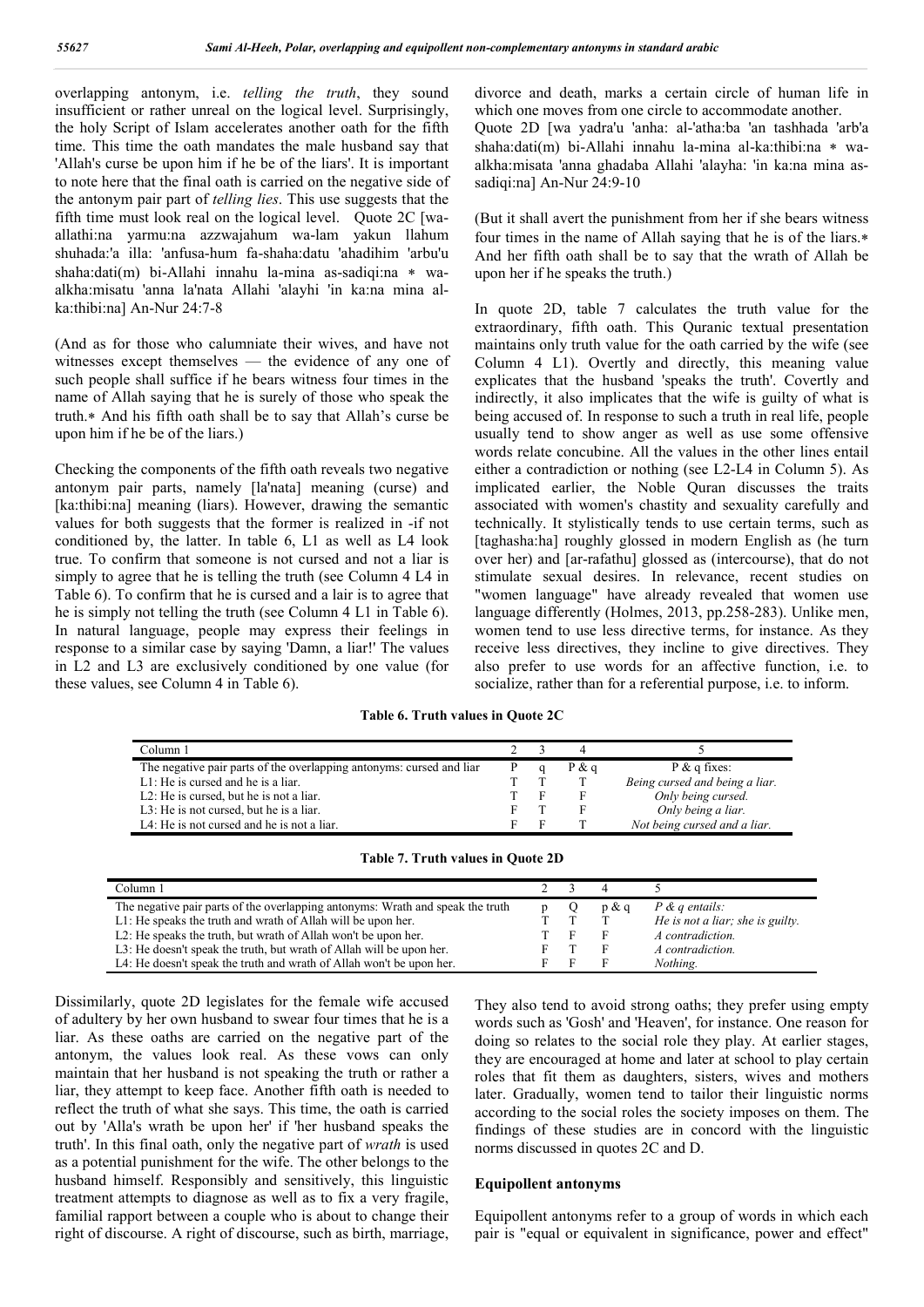(www.dictionary.com). Logically, equipollency suggests that the proposition, whether held for comparison or debate, are equivalent in any specified way. These antonyms do not overlap, as each pair part of which constitutes a full entity. In other words, each pair does not have one neutral term like the polar antonyms, so each, such as 'cold' and 'hot', has its own scalable polarization as well as negative or positive description. If someone is taking a shower for instance, he can tell whether the water flowing into the washing sink is cold, very cold or hot or too hot. His perception, whether positive or negative, is relatively true.

In figure 6, the predicate PROTECT argues only for 'heat' from the Sun. This presentation excludes the garments that people may wear when there is no heat or war. That is to say, it does not exemplify for the attire people put on in winter when it is cold or in their daily life when they are not in a state of war. The question may arise here is whether such exemptions affect the meaning conveyed or not. To answer such a question, it is important first to draw the meaning relations the predicate furthers and then the meaning values satisfied on the logical level. The meaning relations that the Arabic, intransitive VP [taki:] helps build with the arguments assigned in the quote,

**Table 8. Truth values in Quote 3A**

| Column 1                                                     |   |       |                          |
|--------------------------------------------------------------|---|-------|--------------------------|
| These garments:                                              |   | p & q | P or q fixes:            |
| L1: protect against heat or against cold.                    |   |       | Both.                    |
| L <sub>2</sub> : protect against heat, but not against cold. |   |       | Heat.                    |
| L3: do not protect against heat, but against cold.           | F |       | Cold.                    |
| L4: do not protect against heat and cold.                    |   | TУ    | Something else, in case. |

As they are "symmetrical" in significance, power and effect, equipollent antonyms, whether used on the negative or positive scale, often build real meaning values (Hurford, 2007, pp. 187- 197). For example, if a child resembles his own father in appearance and temperament, then they both have *similar* qualities. One may also say that they are *not different* in relevance to these qualities (see Formula 4 for symmetry). If the same child does not look like his own father, then they are realized as different people (see Formula 5 for asymmetry). Therefore, certain antonym pair parts, such as similar vs. different, like vs. dislike for example, help build symmetrical or asymmetrical meaning relations (see Formula 4 for these relations)

Formula 4: If  $XPY \rightarrow YPX$  (P= resemble) Formula 5: If  $XPY \rightarrow \sim YPX$  (P= different)

In Arabic, one of the most common equipollent antonym pairs is [harrun] and [ba:ridun] meaning (hot) and (cold), respectively. It is expected that any argumentation or debate carried on the negative or positive part to be symmetrical. Because of symmetry, the debate can be done on any scale, as it looks real. Quote 3A exemplifies for these equipollent antonyms. In the quote, the word [sara:bi:la] glossed as (garments and uniform coats) is used to protect from both *heat*  and *war*. The predicate [ja'ala] roughly glossed as (made or let you make) in modern English, takes place in the sentential, matrix clause. It argues once for the attire that protects people from heat of sun and wounds in war. The sentential subordinate clause [taqi:] meaning (it protects) shows the purpose of the garment. This predicate which is expected to inform what is said about this clothing, argues only for *cold* and war *cuts* (see Figure 6).

Quote 3A [.. wa-ja'ala lakum sara:bi:la taqi:kum al-harra wasara:bi:la taqi:kum ba'saqum..] An-Nahl 16:82)

(.. and He has made for you garments which protect you from heat, and coats of mail which protect you in your wars...)

Figure (6) JA'ALA LA- (Hwa-unstated referring to Allah, kum, (sara:bi:la) TAKI: (sara:bi:la-unstated, k-um, al-bard & ba'sa-kum))

MAKE-TO (He, you, (garments) PROTECT (they, you, from heat & from yourselves in war))

are not straightforward. Lack of straightforwardness is resulted from the denotations of the VP which entails both "keeping someone or something from being harmed" and "saving someone from loss" (www.merriam.com). Thus, it is meaningful to say 'You have no raincoat to protect yourself from rain'. This also means that 'A raincoat saves someone from the harm of rain', as it protects against rain. Similarly, the 'insurance may save someone from any loss caused by flooding', for example. To integrate both meanings in one example, one may argue that 'A heater protects, i.e. saves, you from cold, and a coaler protects against, i.e. keeps you away from, heat. Accordingly, the meaning relation that the antonyms, i.e. hot and cold, help advance is a symmetrical one. This is similar to say that 'heat' protects against 'cold', and 'cold' protects from 'heat'. Formula 6 can be interpreted as: H protects from C, and C protects against H.

#### Formula 6: HPC→CPH

Besides, the meaning relationship that the predicate PROTECT builds between the argument [sara:bi:la] meaning (garments) and the symmetrical antonyms, is inclusively "transitive" (see Formula 7). That is to say, if garments can protect from *heat*, and *heat* can protect from *cold*, then garments can protect from *cold*. It is also possible to "postulate" that if garments can protect from *cold*, and *cold* can protect from *heat*, then garments can protect from *heat* (Hurford, 2007, pp. 187-197).

Formula 7: GPH & HPC $\rightarrow$ GPC or GPC & CPH $\rightarrow$ GPH

The symmetrical meaning relationship the antonyms help build, maintains a true meaning value for any use. Besides, the transitive meaning relationship the predicate furthers, maintains a true, inclusive meaning values on both parts of the symmetrical antonyms. In other words, the debate can logically "explicate" directly any pair of the antonyms. Still, it can "implicate" indirectly the other part as it meaning value always comes true (Kearns, 2000, pp. 267-271). This interpretation suggests that the Quranic, informative quote is a disjunct in which all the values look true (see the values for L1-L3 in Column 4 Table 8). Notably, the Noble Quran refers only to the value depicted in L2, though the other values presented mainly in L1 and L3, are true. Logically, arguing with both entails some tautologies, i.e. useless repetitions that constrain the flow or coordination of other more important ideas (see Column 5 for L1). Stylistically, Arab people (possibly for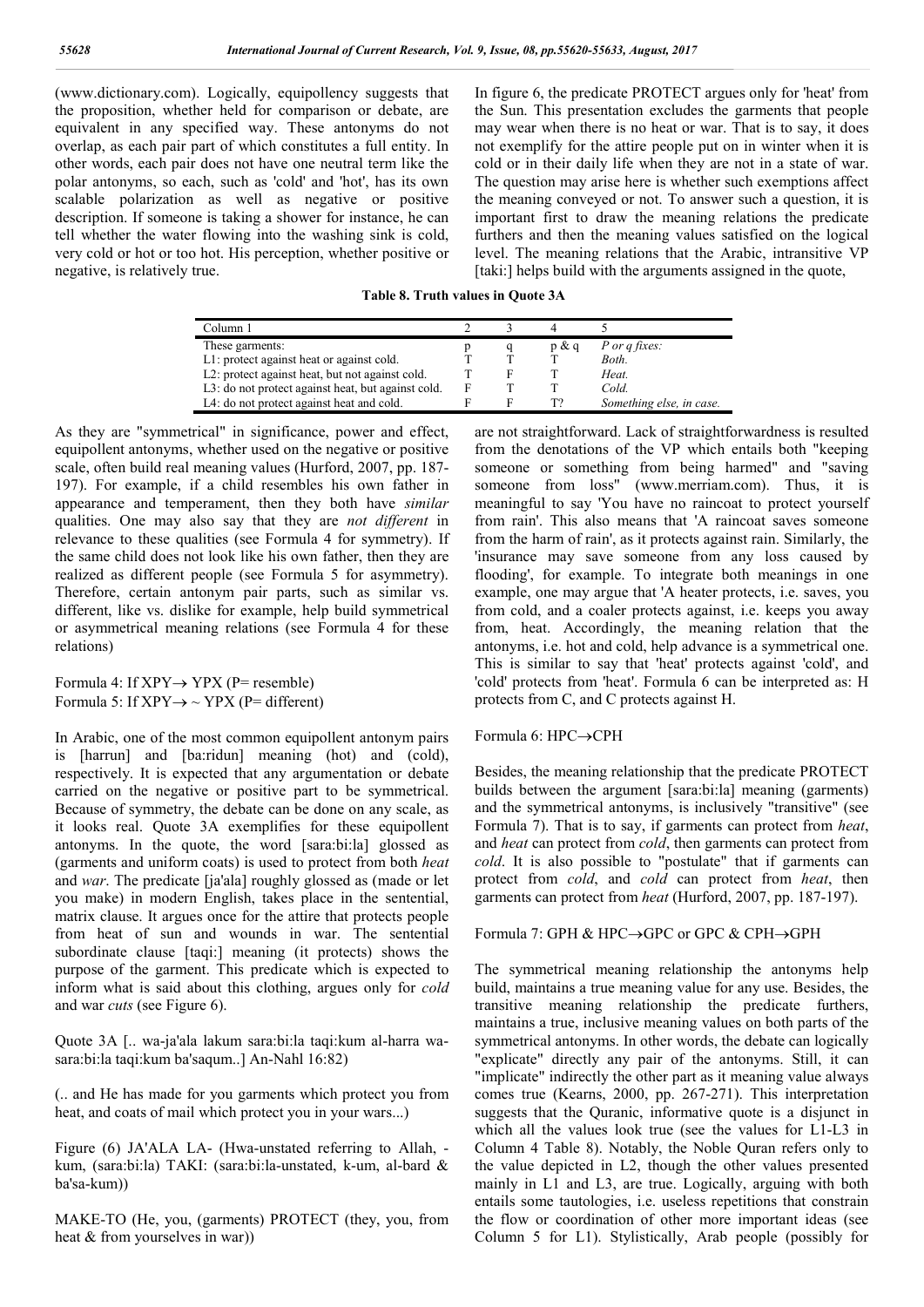some geographical reasons related to Arabia) tend to argue by the positive part of the antonym pair, such as *hot*, as it connotes the negative feeling of heat which, in turn, calls for the positive feeling of *cold* (see Column 5 for L3).

In table 8, the meaning value drawn in L4, is redeemed false as it hedges for another potential but true value of meaning to stream. This flow is facilitated by the repetition of [sara:bi:la] meaning (garments) once again. "Recursion", i.e. repetition, of a certain word, such as a VP or NP, in Arabic discourse often indicates a change in meaning (Katamba, 2006, pp.41-60). For example, the Arabic VP ['istafa:ki] meaning (He chose you) entails a *selection* from other choices or options (see also At-Tabari, 2012; Al-Alusi, 1997). Whether the selection carried on certain criteria or not, it must also reflect *preference*. Regardless of the interpretation provided, example 4 shows a recursive VP through which Maryam was picked and purified by Providence and preferred among all other women in the world. Once there is no potential change on meaning, recursion, does not, however, occur in Arabic discourse. In example 5, see how the Arabic syntactic marker [-un] in [shawa:th-un] and [nuha:s-un] meaning (flame) and (brass) coordinates two nominative words for the one passive VP [yursalu] meaning (There shall be sent against).

realization on the logical level as well as the representation on the syntactic level "connotes" the negative feeling of war compared to the positive feeling of peace (Palmer, 2013, pp.1- 5). One may also argue that it is much easier for someone, like a soldier who is experiencing war and perceiving the quite negative feeling of that situation to recall for the positive feeling of peace.

#### **When equipollent antonyms overlap in Arabic discourse**

Unlike English, Arabic is one of the "coordination" languages (Azar, 1999, pp.262-282. Frequently, it uses the coordinator [wa-] meaning (and). This frequent bound morpheme is used to flow ideas freely, to show manner, accompany and call for others, and to express oath, for instance. For these usages, it appears as a polysyndetic -if not a multi-syndetic, morpheme within Arabic texts. However, the only monsyndetic case in which the coordinator [wa-] is used once, is referred to as [waw-althmaniyyah] or [waw al-mughayrah] meaning (the number eight 'and') or ('and' of contrast). In this linguistic event, seven NPs are listed subsequently and one final but different NP is coordinated with 'and'. This final addition shows that the meaning of the NP though different from the previous one, i.e. number seven, is also inclusive within the

**Table 9. Truth values in Example 5**

| Column 1                                        |  |          |                                    |
|-------------------------------------------------|--|----------|------------------------------------|
| These garments also:                            |  | $p \& q$ | P or q fixes:                      |
| L1: can protect you in war and in peace.        |  |          | Both everyday and military attire. |
| L2: can protect you in war but cannot in peace. |  |          | Only military uniforms.            |
| L3: cannot protect you in war but can in peace. |  |          | Only everyday clothing.            |
| L4: cannot protect you in war and in peace.     |  |          | Something else.                    |

| Column 1                                                   |  |       |                                                  |
|------------------------------------------------------------|--|-------|--------------------------------------------------|
| Those scorching winds, scalding water and black smoke are: |  | p & q | $P \& q$ :                                       |
| $L1$ : hot and cold.                                       |  |       | Entails contradiction and doesn't show symmetry. |
| L2: hot and not cold $(=\text{only hot})$ .                |  |       | Doesn't entail contradiction but shows symmetry. |
| L3: not hot, but cold $(=\text{only cold})$ .              |  | F?    | Entails contradiction but shows symmetry.        |
| L4: not hot and not cold $(=\text{cold } & \text{hot})$    |  |       | Entails contradiction and doesn't show symmetry. |

Example 4: [wa-ith qa:lat al-mala:'ikatu ya: Maryamu 'inna Allaha 'istafa:ki wa-taharaki wa-'istafa:ki 'la: nisa:'I al- 'ala:mi:na] AL-Imra:n 3:43

(And remember when the angels said, 'O Mary, Allah has chosen thee and purified thee and chosen thee above the women of all peoples.)

Example 5: [yursalu 'alaykuma shawa:th-un min na:rin wanuha:s-un fa-la: tantasira:ni] Ar-Rahman 55:36

There shall be sent against you a flame of fire, and smoke; and you shall not be able to help yourselves.)

In quote 5, the recursive NP [sara:bi:la] must reflect another change associated only with the purpose of using these garments themselves. As the VP [taqi:] meaning (they protect) is not recursive, it sounds that there is no meaning change to check. This maintains a similar -if not identical, meaning relation as well as the meaning value between how the equipollent antonyms, i.e. cold and hot, behave and how the forthcoming antonyms are supposed to behave (see Table 9). Once again, only the value of the *uniforms* used in the war is realized in the quote (see Column 5 for L2 in Table 9). This

others (see Example 6). Example 6: [.. muslima:tin mu'mina:tin qaninta:tin ta'ba:tin 'abida:tin sa'iha:tin thayyiba:tin wa-abka:ra(n)] At-tahri:m 66:6

(.. resigned, believing, obedient, always turning to God, devout in worship, given to fasting, both widows and virgins.)

Quote 3A displays a group of disbelievers who will experience a different kind of punishment including being in the midst of scorching winds, scalding water and under the shadow of black smoke. It is important to note here that these categories are listed by the stressed [wwa]. In Arabic, stressing is a linguistic process in which meaning is often endorsed. The endorsed category includes [samumin] roughly glossed as 'scorching wind' in English. In Arabic, this word constitutes connotes the negative feeling of [nasi:mun] meaning (fresh wind). The category also incorporates [hami:mun] describing 'very hot water'. It also [hamma:mun] where someone can take a shower with 'relatively hot' water. This Semitic word denotes 'boiling water', but may have the connotation of warm water. The last category encompasses to [thillin mmin yyahmu:min] very roughly glossed as (the shade resulted from ascending hot smoke). This expression also refers to a hot shelter where someone does not feel relaxed.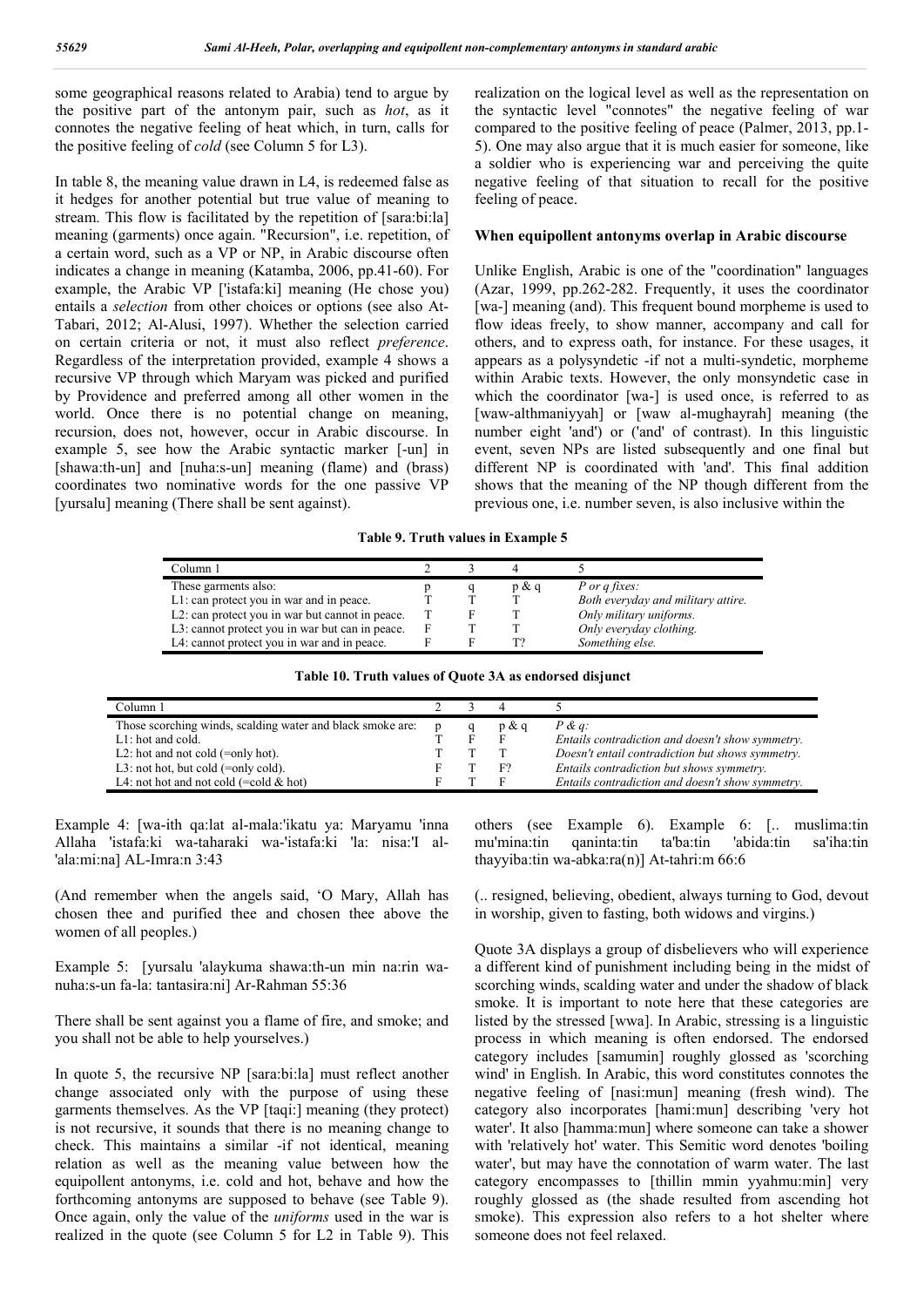Quote 3A [fi: samu:min wwa hami:min \* wwa thillin mmin yyahmu:min \* lla: ba:ridin wwa-la: kar:min] Al-waqi'ah 56:43-45

(They will be in the midst of scorching winds and scalding water,  $*$  And under the shadow of black smoke,  $*$  Neither cool nor of any good.)

In quote 3A, all the words used cover the positive pair part of the antonym. That is to say, they introduce 'hot' as an opposite to 'cold'. In the previous section, it has been argued that this pair of antonyms helps further an equal, but true value. The section also concludes that the Noble Quran stylistically flavors the positive part. Dissimilarly, quote 3A also adds the negative pairs [ba:ridin] meaning (cold) as well as [kari:min] glossed as [good] in a separate, non-stoppable verse to comment on the NP arguments listed earlier. This Quranic verse is furthered by using the linking words, [lla:] and [wwala] glossed as (neither, nor) in English. The first part of the linking words strongly suggests (as it is stressed) that that place must be *not cold*; the other part of the linking word [-la:] also strongly certifies (as it is headed by a stressed wwa-] that the place is of *no good*.

the meaning relationships of the endorsed equipollent antonym have totally faltered to connote for the positive feeling of *not being cold*, especially for the shade of smoke which sounds less hot when it goes up), a word of evaluation is accelerated. Evaluation is done by [wwa-la: kari:min] glossed roughly as (not kind or mean) in modern English. In Semitic languages, this adjective phrase (Adj-P) is used to give certain qualities to someone or something. In Arabic, the Adj-P may be used to describe an 'honorable family' which descends from good origins; it is also used to show the good qualities of someone who is *generous* and keeps welcoming others. In Hebrew, it is used to describe cold water that encourages someone to drink. These denotations mandate that the word manipulated in the quote connote something that is *not good, mean* or *unwelcoming*.

As the denotations of the word attempt to evaluate, this negative, overlapping antonym pair also help convey a real value of meaning. To proceed, quote 3B exemplifies for ['athbun] glossed as (sweet) and [milhun] meaning (salty). Both antonyms are introduced in a couple of paraphrasing clauses attempting to show how two bodies of water, such as open seas, though merged together and become united, remain

#### Figure (7)





In quote 3A, the Quranic, endorsed disjunct presents the contradictory pair part, i.e. *not cold*, as an equal value to 'hot'. "Contradiction" is a logical term that presents "the proposition (P) and not the proposition  $(-P)$ " (Kearns, 2000, pp. 25-35). Therefore, the meaning values of the scorching winds, the scalding water and the shadow of black smoke which manifest themselves as 'hot' items are intended to be realized again as symmetrical relations. In other words, they supposed to be understood dramatically as 'not cold' as they are already perceived as 'hot'. They are not, however, expected to be presented as 'hot' and 'cold'. This also explains the extraordinary use of endorsement of speech as well as streaming of ideas on the structural level and equipollency of meaning values on the logical level. The meaning values drawn in table 10 clearly show that debate is likely at L2 (see Column 4). The truth value of this line stems from the fact that the argument is carried out first by [lla:] meaning (not). This manipulation has already fixed logical contradiction through which the negative pair part, i.e. [ba:ridin] meaning (not cold) has to head exclusively. The exclusive use of the negative part has already satisfied a truth value at the logical level by repeating the same values, e.g. *hot* and *not cold*, twice. In relevance, tautology is dismissed in semantics because it attempts to repeat the same meaning values, as in 'She is not kind' and 'She is mean' (see Column 5 for L2 and L3). Though the value in L3 is untrue, the meaning relations are still equal due to symmetry. In more concrete words, a cup of hot or iced tea for instance, is likely in real life, though each sounds undesirable under certain circumstances. The target place under description is referred to as a place that sounds *hot* and certainly *not cold* as it is *unwelcoming* (see also Figure 7). As

different as God has placed between them a barrier and a great partition. The quote reopens with [maraja] meaning (He caused two or more things to come together) as a predicate which argues for [al-bahraiyni] meaning (two seas). Then, the argument resumes in a nominal style where the antonym pair ['athbun furta:tun] roughly glossed (palatable sweet) is assigned as a predicate to the argument [hatha:] demonstrating one sea; and [milhun uja:jun] roughly glossed as (unpalatable salty) as a predicate for [hatha:] referring to the other sea. Notably, the meanings depicted in the clauses are endorsed by a stressed ['wwa-] meaning '*and*'.

Quote 3B [wa-Hwa Al-lathi: maraja al-bahraiyni hatha: 'athbun fura:tun wwa-hatha: milhun uja:jun wa-ja'ala baynahuma: barzakhan wwa-hijran mmahjuran] Al-Furqa:n 25:54

(And He it is Who has caused the two seas to flow, this palatable and sweet, and that saltish and bitter; and between them He has placed a barrier and a great partition.)

In quote 3B, the sentential predicates SWEET and SALT constitute an equipollent antonym pair in which meaning values can present themselves as true values whether carried out stylistically on the positive part, inclusively on the negative part or even exclusively on both parts. The Quranic debate attempts to exclude the denotation of the main predicate MERGE which suggests that once something is merged into another, then they should become one. Therefore, the quote maintains both antonym pair parts to refute any total 'unity' in bodies of water. This manipulation helps explain why both pair parts of the antonym are used (see Figure 8). It is important to note here that the demonstrative pronoun [hatha:] meaning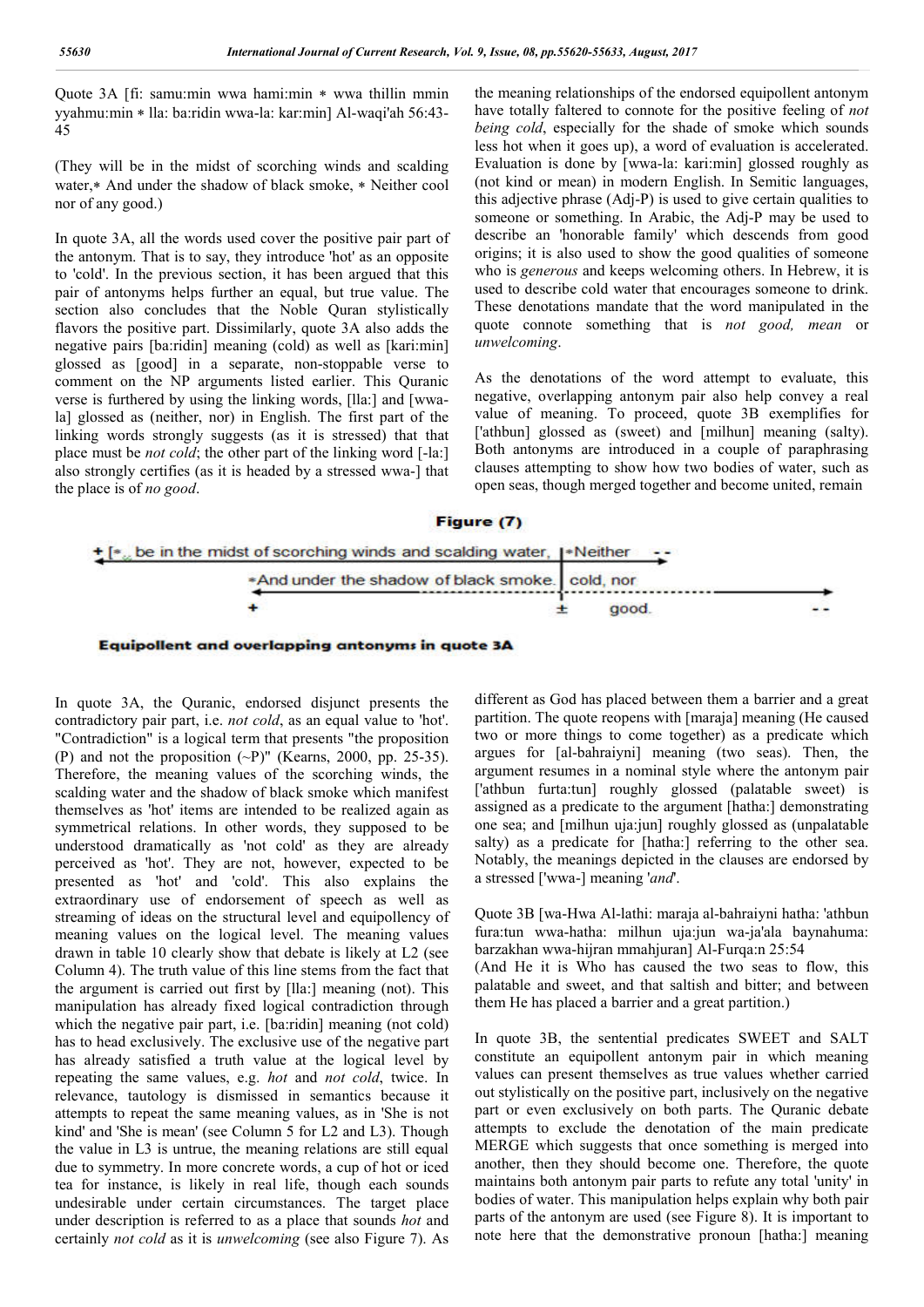(this) is an "endophoric" element as it refers anaphorically, i.e. backward, to a linguistic element mentioned somewhere in the text (N. Schmitt, 2010, pp.74-91).

Figure (8) AND MARAGA (Hwa, (al-bahraiyni): 'ATHBUN FURA:TUN (hatha:) AND MILHUN UJA:JUN (hatha:))

AND MERGE (He, (both seas): PALATABLELY SWEET (this) AND UNPALATEBLY SALTY (this)).

In quote 3B, the equipollent antonyms are also each tagged with FURA:TUN and UJA:JUN roughly glossed as *palatable* and *unpalatable*, respectively. The Arabic Adj-P [fura:tun] is used to describe water which is drinkable or *good for drink*. The Adj-P [uja:jun] is used to refer to water or any liquid or food that is not drinkable or edible because it is too bitter -so uncomfortably good, to ingest. Notably, this attachment is carried out without coordination.

one hand. On the other, this rule allows for the syncategorematic words to be inserted either first (as in English) or last (as in Arabic). It is important to note here that writing as a graphemic process can be different in its journey from east to west or right the opposite.

In quote 3, the antonym pair parts can be classified into categorematic and syncategorematic words. The categorematic includes both ['athbun] which carries the truth value of some water that manifests itself as a real *sweet*, fresh thing, and [milhun] which presents itself as a real *salty* thing. So any debate, whether carried on the positive, negative or both pair part of these antonyms, will necessarily give a true value (see Column 4 for L1-3 in Table 11). Surprisingly, the value calculated in L4, which is supposed to mirror itself as a true value as in L1 when analyzed at the logical level, has faltered to show an explicit truth value. It shows only a contradictory state-of-mind in which certain values reside covertly true for

**Table 11. Truth values in Quote 3B**

| Column 1                                               |   |          |                                                                 |
|--------------------------------------------------------|---|----------|-----------------------------------------------------------------|
| Sea-water: sweet and salty                             |   | $p \& q$ | $P\&q$ :                                                        |
| L1: This seawater is sweet and that is salty.          |   |          | Makes sense as it entails both sweet and salty                  |
| L2: This seawater is sweet, but that is not salty.     | F |          | Makes sense, but entails only sweet.                            |
| L3: This seawater is not sweet, but that is salty.     |   |          | Makes sense, but entails only salty.                            |
| L4: This seawater is not sweet, and that is not salty. |   |          | Entails contradiction, but implicates for both salty and sweet. |

**Table 12. Truth values in Example 7**

| Column1                                                                                                                                                                                                                                                                                           |                 |          |                                                                                                                               |
|---------------------------------------------------------------------------------------------------------------------------------------------------------------------------------------------------------------------------------------------------------------------------------------------------|-----------------|----------|-------------------------------------------------------------------------------------------------------------------------------|
| Seawater: palatable and unpalatable<br>L1: This seawater is palatable, and that is unpalatable.<br>L2: This seawater is palatable, but that is not unpalatable.<br>L3: This seawater is not palatable, but that is unpalatable<br>L4: This seawater is not palatable and that is not unpalatable. | $^{\mathrm{T}}$ | $p \& q$ | $P \& q$ :<br>Good and not good for drink.<br>Only good for drink.<br>Only not good for drink<br>Not good and good for drink. |

That is to say, the absence of [wa-] meaning (and) post these words suggests that there must be no other fresh senses to flow. If so, then they tend to modify the meaning expressed by the previous word they fit in compound with. This is natural because the linguistic process has already shifted simply from coordination, which aims listing phrases or clauses that carry fresh, full meanings, to "compounding", which struggles for presenting a series of words that either carry full meanings or attempt to modify meaning (Katamba, 2006, pp. 65-85). In relevance, compounding is a linguistic process of "categorizing and syncategorizing" meanings (Kearns, 2000, pp. 1-24). In compounding, one categorematic word is linked verbally with another or more words. The categorematic word, like [fa:tu:ratu] meaning (bill) usually carries full meaning as it can stand alone. When this word is combined with another, as [kahraba:'in] for instance, to form the fresh expression [fa:turatu kahraba:'in] meaning (electricity bill), for instance, it remains pivotal to meaning. The other part, also known as a syncategorematic word, has to function as a meaning modifier. It expresses certain values about the 'bill' itself as to show certain values, like 'electricity' but not 'phone' item, for instance. Apart from the price and some other details, the syncategorematic word 'electricity', does not denote anything about electricity itself. According to Chomsky, categorematic and syncategorematic expressions are governed by "the righthand or left-hand-head rule" (Katamba, 2006 pp.17-38. Some natural languages, such as English and Arabic for example, highlight the right-hand-head rule. This allows for the categorematic words only to be placed to the most right, on

other values to preview and view. The review is usually carried out by a perceptive action, such as vision or tasting. Example 7 exemplifies for a similar presentation for the pair parts under logical analysis. Both quotes shown in example 7 and quote 3B are identical except for the addition of [sa:'ighun shara:buhu] glossed as (pleasant to drink). This linguistic addition sounds commentary, perceptive and evaluative. In short, it attempts to view seawater as either sweet, palatable so good for drink or salty and unpalatable; thus, it is not good for drink. Example 7: [wa-ma: yastawi: al-bahra:ni hatha: 'athbun fura:tun sa:'ighun shara:buhu wa-hatha: milhun uja:jun..] Fatir 35:13 (And the two seas are not alike: this one palatable, sweet and pleasant to drink, and the other, salt and bitter. ..)

The meaning values that each antonym pair part helps realize, suggest that there is a shift from equipollent to overlapping antonyms. Unlike equipollency, overlapping antonyms always build a true evaluative meaning value if the argument is carried out only by the positive pair part of the antonyms. This helps explain why the positive part, i.e. salty and unpalatable, in example 7 is free of any evaluation sentences. To present more true values, the debate should be carried out by both pair parts of the antonym. This helps explain why the quote presents both [fura:tun] and [uja:junan] to evaluate the equal true values realized by the Arabic counterparts of *sweet* and *salty*. Inserting these overlapping antonyms has already reflected true meaning values at L1 to L4 (see Column 4 in Table 12). More importantly, it fixes the contradiction realized for the truth values of the equipollent antonyms (see also L4 in Column 4 and 5 in Table 11).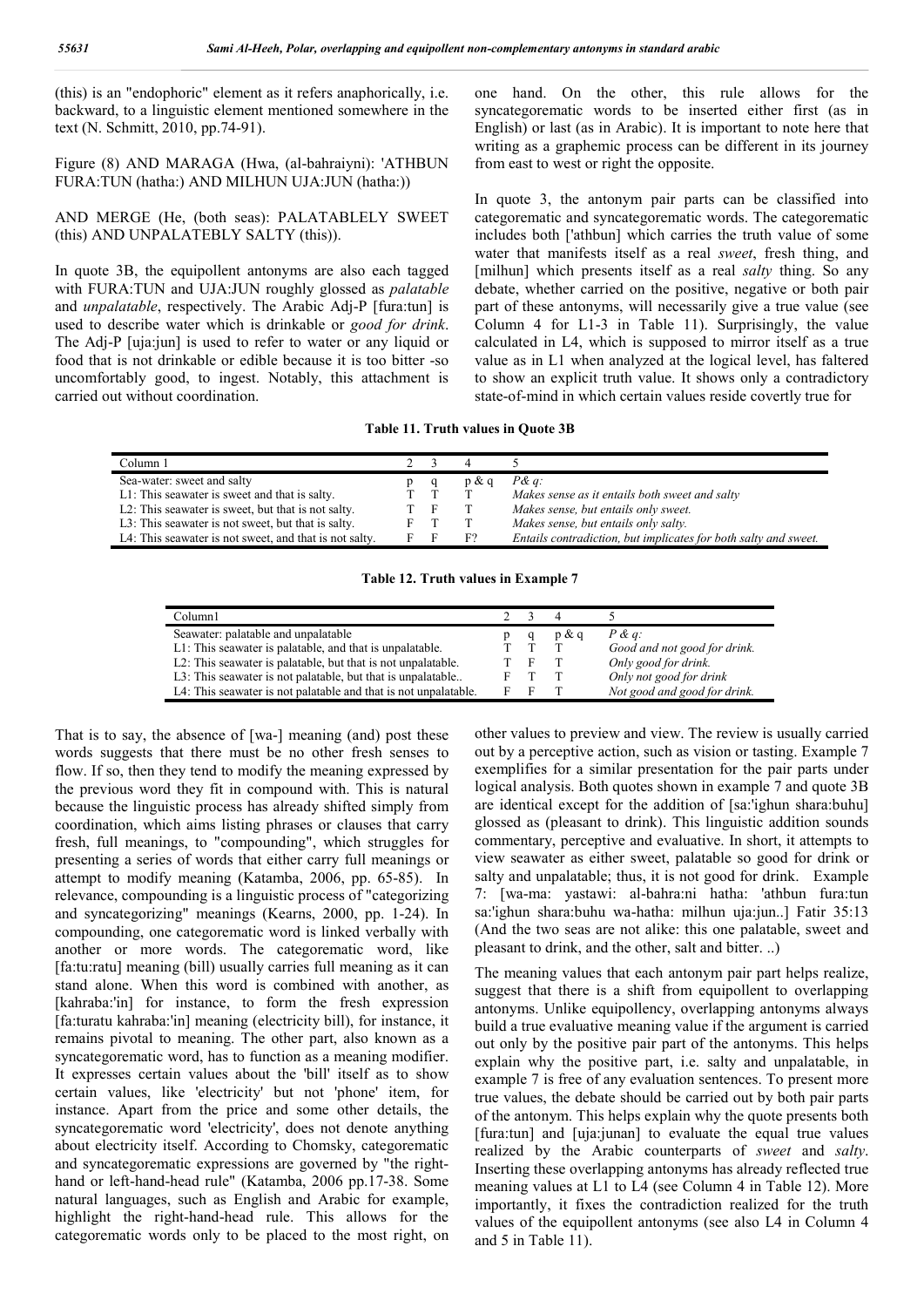### **Conclusion**

Non-complementary antonyms are used for argumentation, i.e.<br>providing knowledge in Standard Arabic. When providing knowledge in Standard Arabic. When contextualized, they always appear as pairs. Therefore, their type is predictable. Each pair must have one neutral term with a positive and negative pole. Neutrality subsumes polarity which, in turn, accelerates the pairs to be gradable. When used in a debate, each pair part of these polar antonyms provides some referential but pseudo knowledge on the logical level. When integrated, each pair informs some knowledge that makes sense. It is important to note here that their use as pairs has nothing to do with parallelism in writing, the stylistic technique that an Arab writer is believed to frequently adopt for codification. Overlapping antonyms are likely in Standard Arabic. In some quotes, the negative pair part is furthered to argue for something. As these antonyms overlap, the negative part is only furthered. The meaning value calculated on the negative part is always true. This helps explain why arguments are frequently carried by the negative pair part of the antonyms. As these terms are evaluative, the holy Script often furthers them by certain evaluative terms, such as [khairun], [sharun], [sidiqun], and [kithbun] meaning *good, bad, truth*  and *lie*. In some cases related to personal and social affairs, meaning values are only calculated for affiliation and power of masculinity.

Equipollent antonyms often show a real meaning value when used for argumentation. This value always comes true whether the argumentation is carried out on the positive or the negative part of the antonyms. Because of their symmetrical truth values, the argumentation can be furthered equally on one part of the antonym pair to include logically the representation of the other part. Stylistically, the Noble Quran flavors to highlight explicitly the positive pair part of the equipollent antonyms. Pragmatically, this manipulation looks both perceptually cognitive as it appears visually one the surface of the text and purely non-linguistic as it only manifests itself only on the logical level. In some debates, there is a clear switch from equipollency to overlapping antonymy. This unique linguistic process is usually manipulated by phonemic endorsement and lexemic insertion. Endorsement is often carried out by both stressing and repeating the coordinator [wwa-] meaning (and). Stressing exceptionally signals for different but true values to proceed. Insertion is usually carried out by compounding in which another synonym is furthered immediately. As both parts of the compound sound similar, the headword which is placed to the right carries full meaning. The other works as either a meaning modification or a meaning evaluation element. To convey a full meaning, the equipollent antonyms must address a real as well carrier content. The real content functions internally, i.e. where the pair is used. The other carries the antonym part to behave accordingly but externally. To enable their capacities for other potential, true functions in a debate for example, they are equipped with other synonyms that help validate the truth values realized.

#### **Implications for pedagogy and research**

In Arabic speaking countries, lexical and structural meaning is officially discouraged in schooling syllabi. Lexical meaning is usually conveyed by providing synonyms, antonyms, meronyms, hyponyms, polysemous words and familyresemblance expressions. Structural, also known as syntactic, meaning is usually satisfied by addition and composition. Among these kinds, only synonyms are highlighted as a potential technique for conveying meaning. Educational policy makers and language material writers and publishers should include other kinds. They can model from the Noble Quran mainly for the different types of complementary and noncomplementary types. The scholarly research carried out on the meaning values and relations the different types of noncomplementary help draw and build in Arabic debates is quite limited. To fill the gap, researchers should investigate complementary antonyms in Arabic debates, arguments, comparatives and conditions. They can check how certain Arabic counterparts for 'day', 'night', 'right' and 'left', for example manifest themselves differently in Arabic texts. They can also examine how synonyms and antonyms are integrated in some arguments to further some true meaning values. It has been found in this small-scale study that parallel synonyms in some debates aim at satisfying meaning values through evaluation. Using synonyms has nothing to do with parallelization, i.e. expressing the same idea twice.

Semantic as well as Islamic scholars need to explore the Quranic discourse differently. A fresh area is stylistic pragmatics. This area aims at investigating the holy scripts in particular in order to purify the meaning underlying these scripts. It also attempts to explain the linguistic styles each script uses to further meanings differently. Based on the findings of this paper as well some other published ones (Heeh, 2016, 2017), the Noble Quran is promising. In long conversational patterns for example, it sounds that Quranic discourse tends pragmatically to first produce meaning by assigning reference, then consuming meaning by interpreting the meaning implicated, and finally construing meaning (stylistically) in a longer structure. Another area is sociolinguistics. In dealing with the social practices of the members of both functional and dysfunctional families for instance, the Noble Quran often (stylistically) helps realize these characters from both pragmalinguistic and sociopragmatic points of view. Language teachers of native Arabic can employ the antonyms in their classes. They can help their students examine categories of antonyms at earlier stages. Categorization is a simple process that aims at identifying the word types. Type identification can be simply carried out by applying contradiction: the proposition (P) and not the proposition  $(-P)$ . For example, the use of complementary antonyms as in (This door is open and not open (=closed) entails some contradiction. The use of non-complementary, such as 'hot' and 'cold', however, does not show any contradiction. At later stages, teachers can teach antonyms by modeling from the holy Script of Islam. Here, teachers need to draw the learners' attention to the truth values, whether real or pseudo the different subcategories of the antonym pair parts manifest in the text. Comparative, argumentative and descriptive kinds of writing thrive on applying antonyms.

### **REFERENCES**

- Al -Qur'an Al-Kareem (The Noble Quran). Available at: www.alislam.org [Accessed in June 2017].
- Al-Alusi, Sh. 1997. Ruhul Ma'any fi Tafisiri Al-Qur'an Al- 'athim wa-al Sabi' Al-Mathani'. Dar-ul-Kutb: Beirut. Available at: www.tafsir.com [Accessed in June 2017].
- At-Tabari, M. 2012. Tafsir At-Tabari (Vol. 2). Dar-ul-Kutb: Beirut. Available at: www.tafsir.com [Accessed in November 2016].